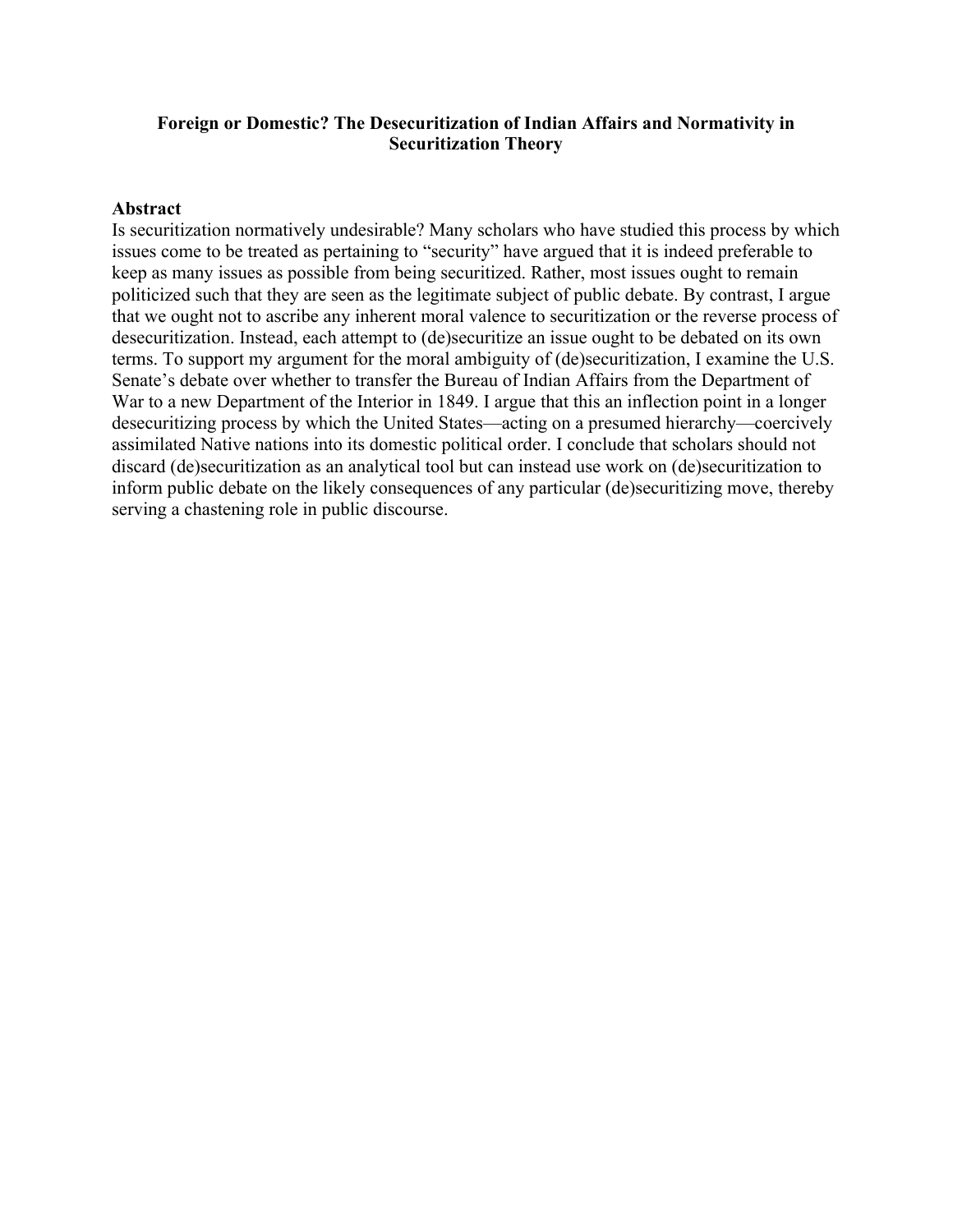## **I. Introduction**

Is securitization normatively undesirable? Is it inherently good or bad for a policy issue to be deemed a matter of "security" and therefore deserving of special treatment? For International Relations (IR) scholars, securitization theory (ST), both in its original theoretical formulation and in many subsequent applications, has generally provided a consistent answer to this question: ST cautions against securitization because this process removes policy from the arena of public contestation, an arena that should be quite capacious in liberal democracies. <sup>1</sup> Securitization is "a failure to deal with issues of normal politics".<sup>2</sup> For most proponents of ST, it is thus preferable to prevent issues from being securitized or to "desecuritize" any securitized issues to put them once more in the domain of "politicized" issues. In this article, I add to the work of scholars who are skeptical of this bifurcation between inappropriate securitization and appropriate desecuritization in arguing that we ought not to ascribe any inherent moral valence to (de)securitization.<sup>3</sup> That is, while (de)securitization is a helpful analytic construct that offers a tool with which to debate the merits of any given case of (de)securitization, we ought not to begin with normative assumptions about the virtue thereof.

Why should we doubt the typical normative generalizations that have been built into ST? I argue that both securitization and desecuritization can constitute or make possible forms of domination—"institutionalized power relations"—that have been central to the typical

 $1$ . This body of work often refers to "securitization theory," and I generally follow that convention here, but as Balzacq and Guzzini note, this may overstate the homogeneity of work on securitization that can take at least four different forms of "theorizing". Thierry Balzacq and Stefano Guzzini, 'Introduction: "What Kind of Theory—If Any—Is Securitization?,"' *International Relations* 29, no. 1 (2015): 97–102. <sup>2</sup> Barry Buzan, Ole Wæver, and Jaap de Wilde, *Security: A New Framework for Analysis* (Boulder, CO: Lynne Rienner Publishers, 1998), 29.

<sup>&</sup>lt;sup>3</sup> Rita Floyd, 'Towards a Consequentialist Evaluation of Security: Bringing Together the Copenhagen and the Welsh Schools of Security Studies,' *Review of International Studies* 33, no. 2 (2007): 327–50; Paul Roe, 'Is Securitization a "Negative" Concept? Revisiting the Normative Debate over Normal Versus Extraordinary Politics,' *Security Dialogue* 43, no. 3 (2012): 249–66.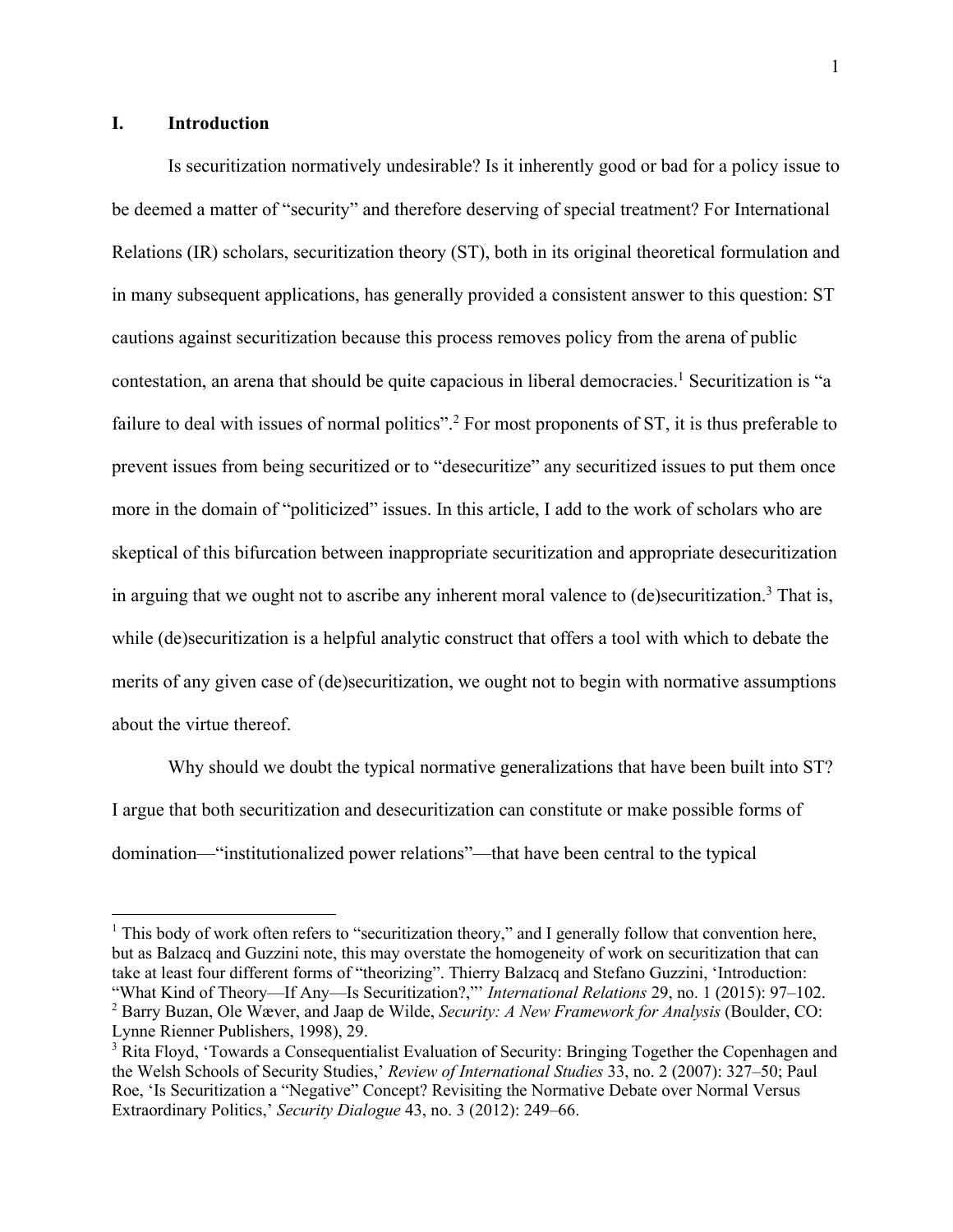skepticism of securitization.<sup>4</sup> I illustrate the moral ambiguities of (de)securitization with a study of U.S. policy on "Indian Affairs" and, in particular, debate over whether to move the Bureau of Indian Affairs from the Department of War to the Department of the Interior. ST, especially in its original formulation, assumes a preexisting polity in which contestation over what constitutes an existential threat to the polity takes place. This process becomes more complicated when the boundaries of this polity are more fluid—in particular, when one considers global historical processes of state (trans)formation, territorial expansion, and assimilation of other peoples. <sup>5</sup> This process, however, may include both securitization—in the form of classifying another group as a threat to the polity—and desecuritization insofar as governments will generally need to convince their existing subjects that a conquered or otherwise subordinated people can be brought into the political system without still constituting a threat or otherwise undermining the polity.

I posit that the transfer of the Bureau of Indian Affairs to the Department of the Interior was a desecuritizing move in the U.S. government's process of bringing Native nations into its domestic sphere. If, as I argue, both securitization and desecuritization can entail practices of domination, this is especially clear in the settler colonial context:

A settler-colonial relationship is one characterized by a particular form of *domination*; that is, it is a relationship where power...has been structured into a relatively secure or sedimented set of hierarchical social relations that continue to

<sup>&</sup>lt;sup>4</sup> Álvaro Morcillo Laiz and Klaus Schlichte, 'Rationality and International Domination: Revisiting Max Weber,' *International Political Sociology* 10, no. 2 (2016): 168–84, 171.

<sup>&</sup>lt;sup>5</sup> Following Charles Tilly, other scholars typically describe "state formation" as the outcome of interest when considering the emergence and spread of the state, but Tilly later regretted using this term and wrote that he should have instead referred to "state transformation" given that both individual states and the state as a political formation never stop evolving. Charles Tilly, *Coercion, Capital, and European States, AD 990-1992* (Malden, MA: Blackwell Publishers, 1992 [1990]); Charles Tilly, "States, State Transformation, and War," in *The Oxford Handbook of World History*, ed. Jerry H. Bentley (Oxford, UK: Oxford University Press, 2011), 176–93. See also: Hendrik Spruyt, *The Sovereign State and Its Competitors: An Analysis of Systems Change* (Princeton, NJ: Princeton University Press, 1996); Heather Rae, *State Identities and the Homogenisation of Peoples* (Cambridge, UK: Cambridge University Press, 2002); Julia Costa Lopez, 'Political Authority in International Relations: Revisiting the Medieval Debate,' *International Organization* 74, no. 2 (2020): 222–52.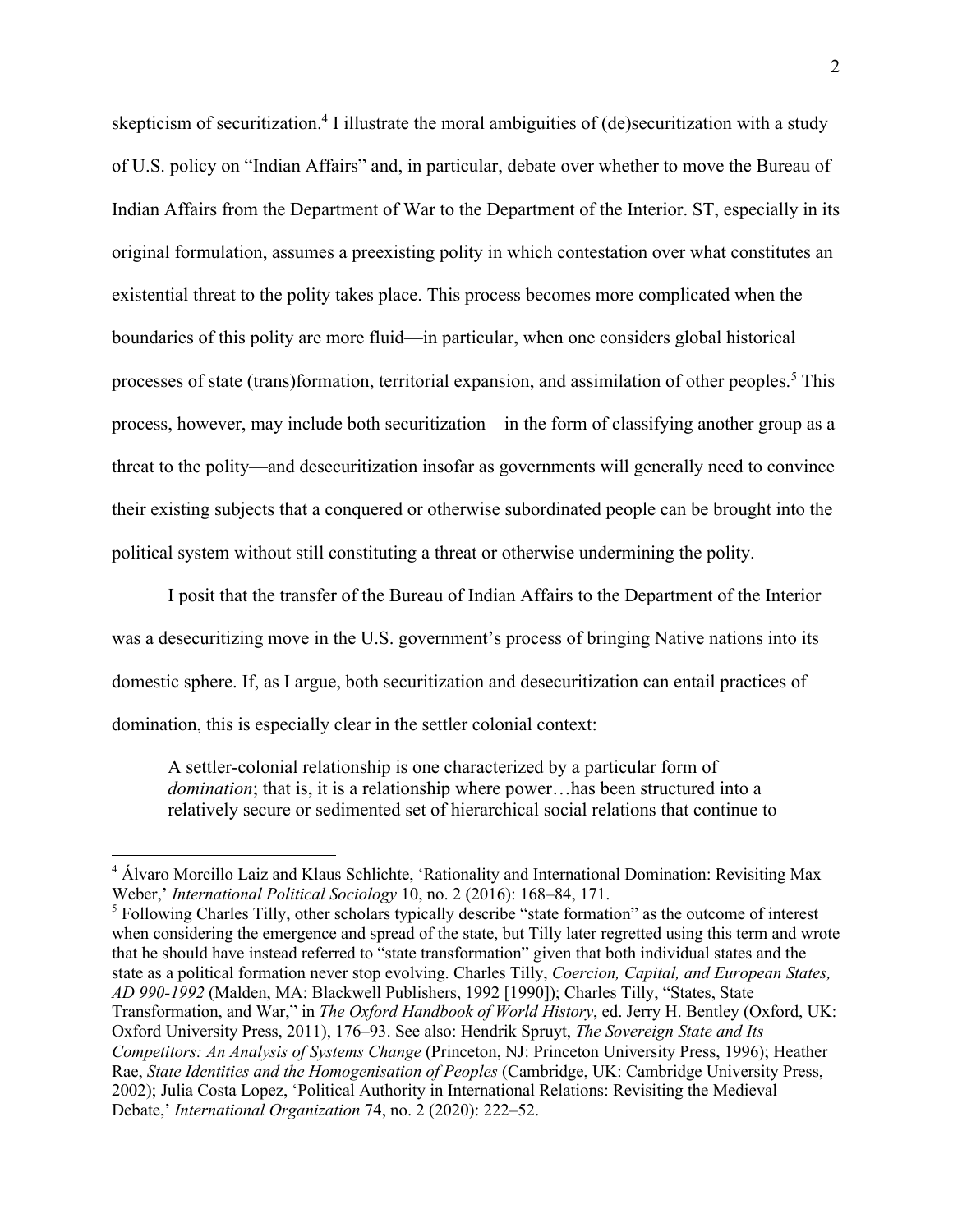facilitate the *dispossession* of Indigenous peoples of their lands and selfdetermining authority.<sup>6</sup>

Rather than attributing any inherent moral valence to (de)securitization, scholars should thus continue to use securitization as an analytic construct and as a means of chastening political efforts to (de)securitize any given issue.7

In the next section, I will discuss how (de)securitization has been conceptualized, how scholars have addressed the question of (de)securitization's desirability, and how other scholars have offered critiques of ST on which I build. I will then provide a study of the U.S. decision to move the Bureau of Indian Affairs from the Department of War to the Department of the Interior. I will then discuss the legacies of this decision, and I conclude with implications for future research.

# **II. Securitization and Desecuritization**

ST takes as its focus the process by which issues are "securitized" by actors (usually policy-makers or activists) who seek to designate issues as posing an existential threat to some referent object and therefore as necessitating special treatment (a treatment that may be granted if the speech acts suffice to win over the relevant audience). This literature calls attention to the fact that the perception of and reaction to threats is intersubjective and political. "Security is not of interest as a sign that refers to something more real; the utterance itself is the act". <sup>8</sup> But the same is true of the reverse dynamic of desecuritization—the process by which some "security"

<sup>6</sup> Glen Sean Coulthard, *Red Skin, White Masks: Rejecting the Colonial Politics of Recognition* (Minneapolis, MN: University of Minnesota Press, 2014). Emphasis in original.

 $<sup>7</sup>$  As I discuss below, my argument for ST as a chastening tool is drawn primarily from Daniel J. Levine,</sup> *Recovering International Relations: The Promise of Sustainable Critique* (Oxford, UK: Oxford University Press, 2012).

<sup>8</sup> Ole Wæver, 'Securitization and Desecuritization,' in *On Security*, ed. Ronnie Lipshutz (New York, NY: Columbia University Press, 1995), 46–87, 53.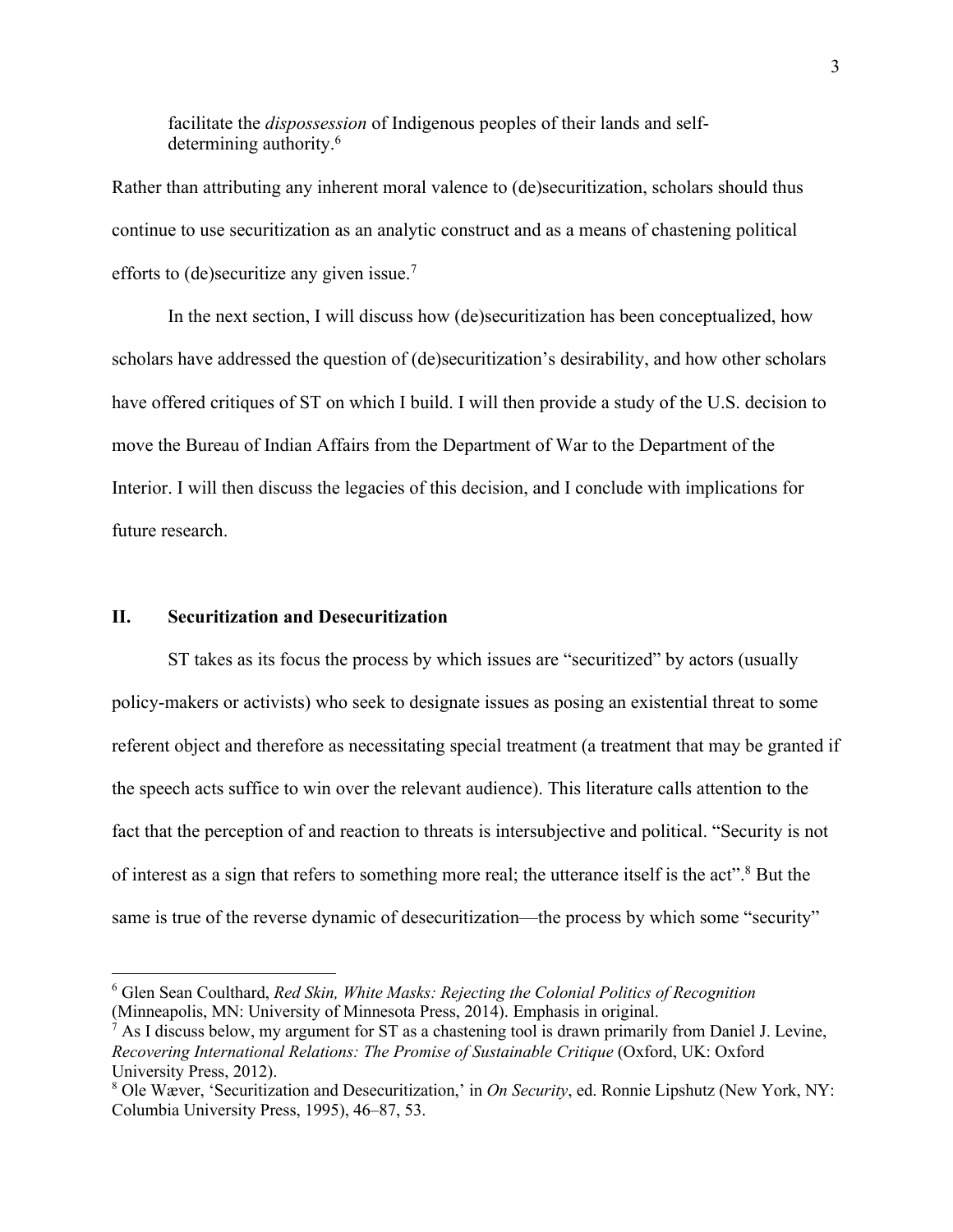issue may come to be seen as no longer necessitating exceptional treatment. A desecuritized issue thus enters the realm of the political once more—it is subject to legitimate political debate in a way that securitized issues are not, and this explains the normative preference for desecuritization in ST. In a liberal democracy, few (if any) things should ever be put beyond the realm of public contestation if citizens are to be able to hold politicians accountable for their actions.

As desecuritization has received less attention than securitization, it has been used in "unsystematic or even contradictory" ways.<sup>9</sup> It has been used to describe, among other things, instances in which one security issue is superseded by another or in which a securitized issue returns to the realm of "normal" politics. It is this latter meaning that I adopt as I believe this best captures the core of desecuritization as originally conceptualized—"a moving of issues off the 'security' agenda and back into the realm of public political discourse and 'normal' political dispute and accommodation".<sup>10</sup>

This concept of (de)securitization is often associated with the "Copenhagen School", a key text of which offers a usefully representative description of securitization and the spectrum on which securitized issues reside:

"Security" is the move that takes politics beyond the established rules of the game and frames the issue either as a special kind of politics or as above politics. Securitization can thus be seen as a more extreme version of politicization. In theory, any public issue can be located on the spectrum ranging from nonpoliticized (meaning the state does not deal with it and is not in any other way made an issue of public debate and decision) through politicized (meaning the issue is part of public policy, requiring government decision and resource

<sup>&</sup>lt;sup>9</sup> Lene Hansen, 'Reconstructing Desecuritisation: The Normative-Political in the Copenhagen School and Directions for How to Apply It,' *Review of International Studies* 38, no. 3 (2012): 525–46, 527.  $10$  Michael C. Williams, 'Words, Images, Enemies: Securitization and International Politics,' *International Studies Quarterly* 47, no. 4 (2003): 511–31, 523. Hansen attributes this view of desecuritization to Åtland. Kristian Åtland, 'Mikhail Gorbachev, the Murmansk Initiative, and the Desecuritization of Interstate Relations in the Arctic,' *Cooperation and Conflict* 43, no. 3 (2008): 289– 311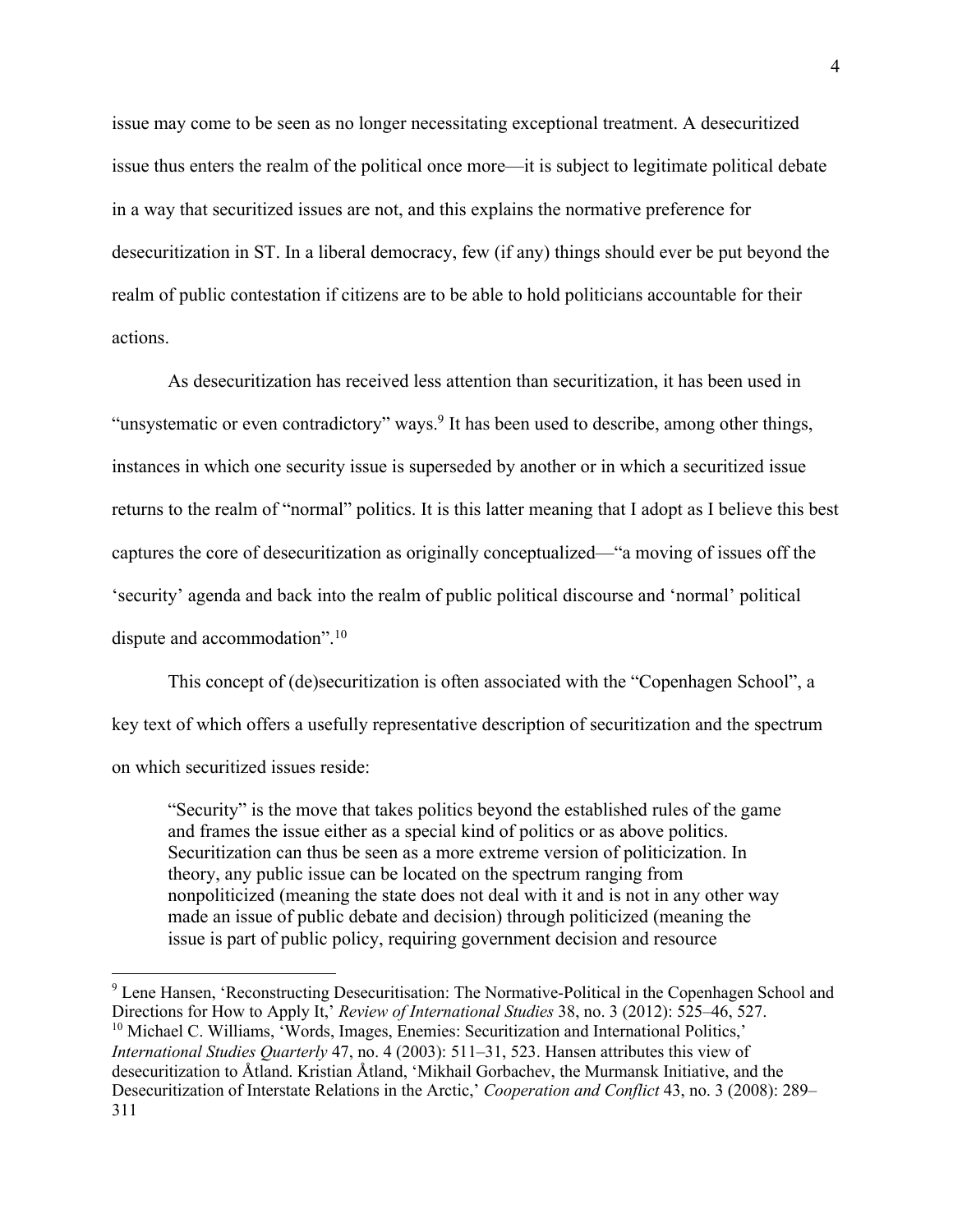allocations or, more rarely, some other form of communal governance) to securitized (meaning the issue is presented as an existential threat, requiring emergency measures and justifying actions outside the normal bounds of political procedure).<sup>11</sup>

As this suggests, those associated with the Copenhagen School generally treat (de)securitization as involving public speech acts and audiences who must be convinced to accept these (de)securitizing moves. A variety of facilitating conditions such as the speaker's social capital, moreover, might make the acceptance of any given (de)securitizing move more likely.<sup>12</sup>

The Copenhagen School's understanding of ST is "radically constructivist" in that they see no issue as naturally or objectively a security issue—all security issues must be constructed as such.13 This is indeed consonant with constructivist work in IR that emphasizes "intersubjective expectations and normatively stabilized meanings" and the mutually constitutive character of agents and structures. <sup>14</sup> This co-constitution means that foreign policy itself ought not to be seen as a static domain describing a certain set of issues but as "a political practice that makes 'foreign' certain events and actors".<sup>15</sup> While there are different varieties of constructivism in IR, including its manifestation in the "practice turn," relationalism, and other such "turns"

<sup>&</sup>lt;sup>11</sup> Jef Huysmans, 'Revisiting Copenhagen: Or, On the Creative Development of a Security Studies Agenda in Europe,' *European Journal of International Relations* 4, no. 4 (1998): 479–505, 479-480; Buzan, Wæver, and de Wilde, *Security*, 23.

<sup>12</sup> Buzan, Wæver, and de Wilde, *Security*, 33.

 $13$  Ibid., 204.

<sup>&</sup>lt;sup>14</sup> Friedrich Kratochwil and John Gerard Ruggie, 'International Organization: A State of the Art on an Art of the State,' *International Organization* 40, no. 4 (1986): 753–75, 775. Furthermore, the Copenhagen School's emphasis on public speech and attempts at persuasion is part of a broader strand of constructivism in IR that uses speech acts to delineate how agents might reshape the social structures in which they are embedded. Harry D. Gould, 'What Is at Stake in the Agent-Structure Debate?,' in *International Relations in a Constructed World*, ed. Vendulka Kubálková, Nicholas Onuf, and Paul Kowert (New York, NY: M.E. Sharpe, 1998), 79–98, 81. Some strands of thought otherwise quite similar to this sort of constructivism, however, seek to do away with any clear distinction between "agents" and "structures". On pragmatism in IR, for example, see: Sebastian Schmidt, *Armed Guests: Territorial Sovereignty and Foreign Military Basing* (Oxford, UK: Oxford University Press, 2020).

<sup>15</sup> David Campbell, *Writing Security: United States Foreign Policy and the Politics of Identity* (Minneapolis, MN: University of Minnesota Press, 1998 [1992]), 61.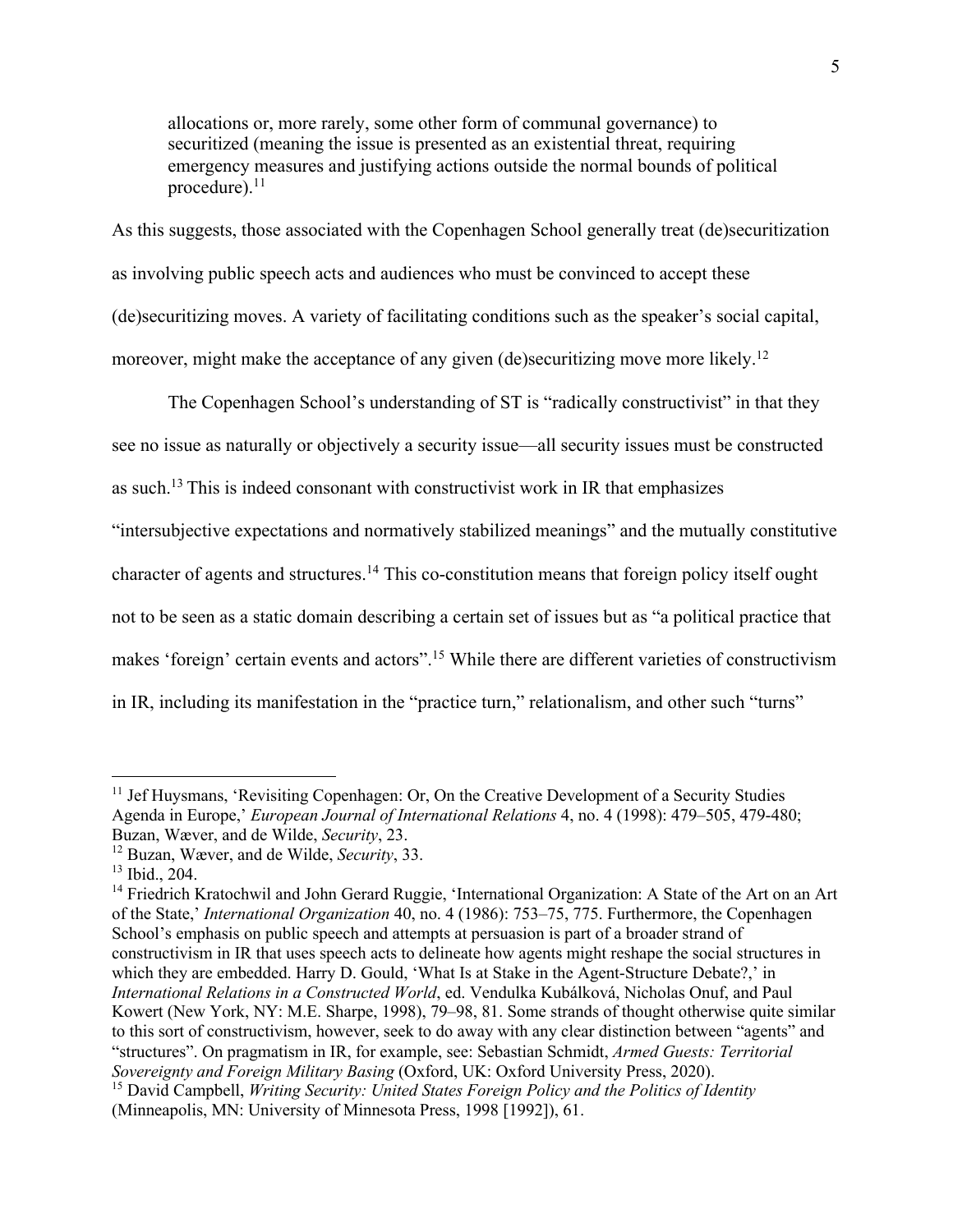generally framed against "the mainstream," I maintain what Hacking describes as a minimally constructivist position here—"the existence or character of *X*," in this case what is deemed a security or non-security issue, "is not determined by the nature of things".<sup>16</sup> U.S. policy on Indian Affairs, as I will detail below, is illustrative of this.

Those writing about securitization, however, have often gone beyond descriptive or analytic claims about the potential for any issue to go from a politicized to securitized state or vice versa. That is, much of the work on securitization has demonstrated a normative preference for keeping issues from becoming securitized or, failing that, for desecuritizing issues when possible.<sup>17</sup> Buzan, Wæver, and de Wilde first define desecuritization as a process by which an issue is moved "out of emergency mode and into the normal bargaining processes of the political sphere".18 The word "normal" here could refer to the most frequent state of affairs—a baseline of sorts—but it is more commonly given a normatively positive connotation in the literature. Indeed, Buzan, Wæver, and de Wilde explicitly argue that desecuritization is "better" than securitization and the "optimal long-range option" as it is preferable to keep political issues in "the ordinary public sphere".<sup>19</sup> "We are on the record here and elsewhere," they say, "arguing in

<sup>16</sup> Swati Srivastava, 'Varieties of Social Construction,' *International Studies Review* 22, no. 3 (2020): 325–46; David M. McCourt, 'Practice Theory and Relationalism as the New Constructivism,' *International Studies Quarterly* 60, no. 3 (2016): 475–85; David M. McCourt, *The New Constructivism in International Relations Theory* (Bristol, UK: Bristol University Press, 2022); Stephane J. Baele and Gregorio Bettiza, 'Turning Everywhere in IR: On the Sociological Underpinnings of the Field's Proliferating Turns,' *International Theory* 13, no. 2 (2021): 314–40; Ian Hacking, *The Social Construction of What?* (Cambridge, MA: Harvard University Press, 1999), 6-7. Despite McCourt's argument that relationalism constitutes a new manifestation of constructivism, there is some debate on this in that not all relationalists endorse the constructivist label. See, e.g., Stacie Goddard, 'Hiding in Plain Sight? The Not-So-Secret Constructivism of Relationalism,' *International Studies Quarterly Online*, June 18, 2017, 4–6.

<sup>&</sup>lt;sup>17</sup> Lin Alexandra Mortensgaard, 'Contesting Frames and  $(De)$ Securitizing Schemas: Bridging the Copenhagen School's Framework and Framing Theory,' *International Studies Review* 22, no. 1 (2020): 140–66, 144.

<sup>18</sup> Buzan, Wæver, and de Wilde, *Security*, 4.

 $19$  Ibid., 4, 29.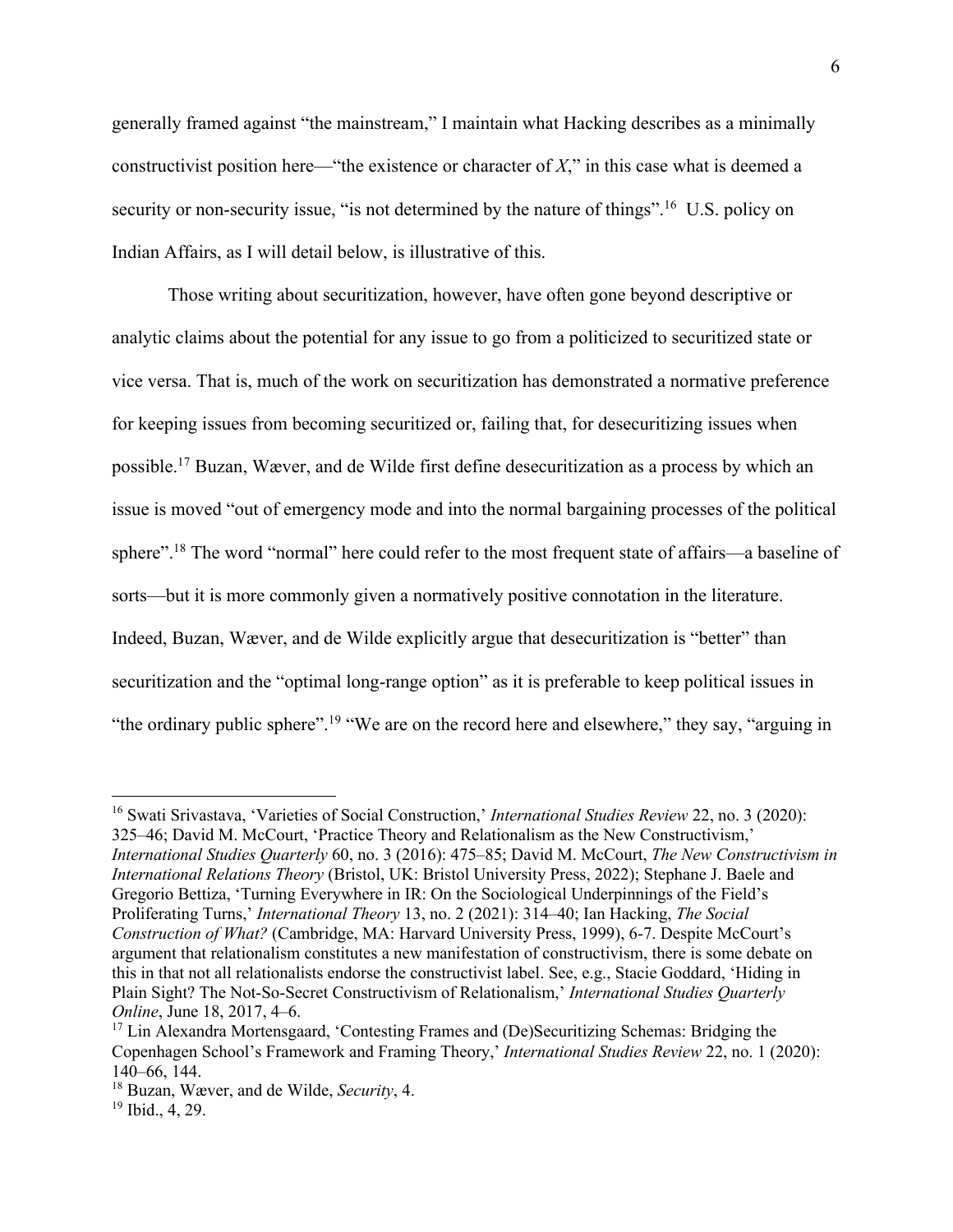favor of desecuritization as the long-range political goal".<sup>20</sup> Subsequent work on (de)securitization in a wide array of issue areas—public health, climate change, and genderbased violence—has generally taking a similarly skeptical view of securitization.<sup>21</sup>

While quite influential, especially in Europe, ST has received much critique over the years.22 The Copenhagen School's focus on speech acts and the posited process by which (de)securitization succeeds primarily by following procedural rules correctly, for example, has been critiqued as insufficiently capturing the "strategic (pragmatic) practice" of public political debate and the various institutional settings and media that lend themselves to different kinds of (de)securitizing moves or exclusions from the (de)securitizing process. <sup>23</sup> A related critique is that the Copenhagen School provides an overly narrow view of how actors (and which actors) might try to securitize an issue.<sup>24</sup> Moreover, there is a temporal issue in the Copenhagen School's focus

<sup>20</sup> Ibid., 210.

<sup>&</sup>lt;sup>21</sup> Stefan Elbe, 'Should HIV/AIDS Be Securitized? The Ethical Dilemmas of Linking HIV/AIDS and Security,' *International Studies Quarterly* 50, no. 1 (2006): 119–44; Jarrod Hayes and Janelle Knox-Hayes, 'Security in Climate Change Discourse: Analyzing the Divergence between US and EU Approaches to Policy,' *Global Environmental Politics* 14, no. 2 (2014): 82–101; Sara Meger, 'The Fetishization of Sexual Violence in International Security,' *International Studies Quarterly* 60, no. 1 (2016): 149–59.

 $^{22}$  Indeed, beyond the Copenhagen School, the less frequently invoked Paris School and Welsh School offer somewhat different perspectives on securitization. The Paris School takes a similar view of the basic idea of securitization, but it shifts the focus from speech acts and policy-makers to the non-verbal everyday practices of "professionals in charge of the management of risk and fear," including local and national police organizations. Didier Bigo, 2002. 'Security and Immigration: Toward a Critique of the Governmentality of Unease,' *Alternatives* 27 (1 (Special Issue)): 63–92, 63. The Welsh School, on the other hand, takes its cues from critical theory in aiming to craft a more emancipatory politics of security and in maintaining that efforts at securitization are fundamentally misguided: "true security can only be achieved by people and groups if they do not deprive others of it". Ken Booth, 'Security and Emancipation,' *Review of International Studies* 17, no. 4 (1991): 313–26, 319. Quoted in Floyd, 'Towards a Consequentialist Evaluation of Security,' 332.

<sup>&</sup>lt;sup>23</sup> Thierry Balzacq, 'The Three Faces of Securitization: Political Agency, Audience and Context,' *European Journal of International Relations* 11, no. 2 (2005): 171–201, 172; Lene Hansen, 'The Little Mermaid's Silent Security Dilemma and the Absence of Gender in the Copenhagen School,' *Millennium* 29, no. 2 (2000): 285–306; Williams, 'Words, Images, Enemies'; Mark B. Salter, 'When Securitization Fails: The Hard Case of Counter-Terrorism Programs,' in *Securitization Theory: How Security Problems Emerge and Dissolve*, ed. Thierry Balzacq (Abingdon, UK: Routledge, 2010): 116–31.

<sup>&</sup>lt;sup>24</sup> This is also related to a concern that the Copenhagen School risks "reifying both dominant voices and traditional security discourses". Matt McDonald, 'Securitization and the Construction of Security,'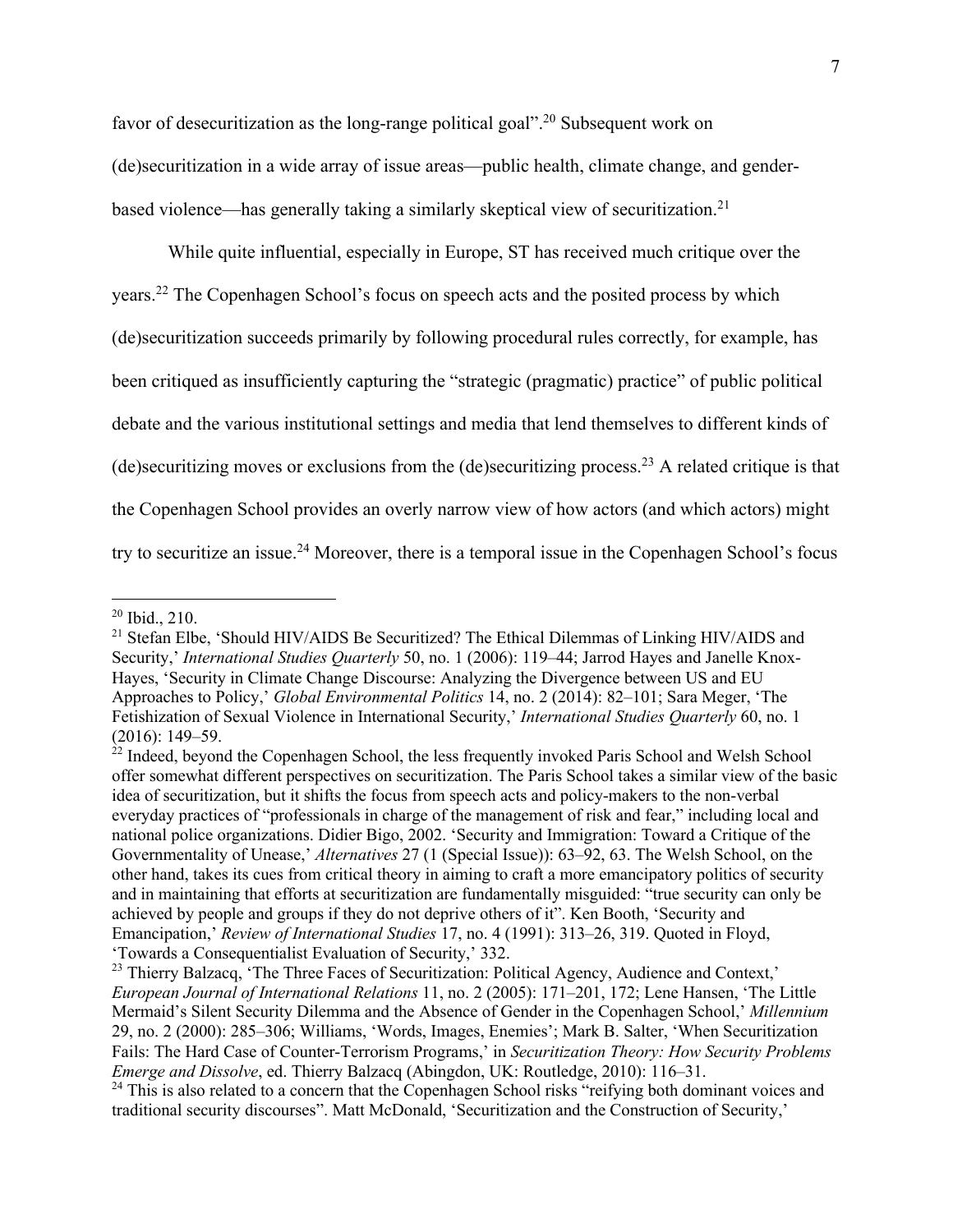on moments of (de)securitization; contestation over whether an issue is properly considered a "security" issue does not necessarily stop when an issue has been (de)securitized. For example, an already securitized issue—as Iran's nuclear program has long been treated in Israeli politics may be brought back into political discourse for the purpose of making the case that the issue now presents an even greater threat demanding further exceptional action.<sup>25</sup> More generally, we might see (de)securitization less as sequential and more as processual. That is, following relational or processual sociology, we might see securitization not as something that is achieved at the moment a relevant audience accepts a securitizing claim but rather as a relatively stable state of affairs that must be continually maintained through political action.<sup>26</sup>

I build on these critiques of ST while nonetheless maintaining securitization's utility as an analytic tool. First, I focus less on speech acts *per se* and more on the bureaucratic political machinations by which an issue can be (de)securitized. Second, the Congressional debate I examine here was public, but it was not obviously directed at an audience beyond those policymakers involved. While this debate and its result may have been informed by perceptions of

*European Journal of International Relations* 14, no. 4 (2008): 563–587, 565, 571-575. For a similar critique related to ST's treatment of religion, see: Mona Kanwal Sheikh, 'The Religious Challenge to Securitisation Theory,' *Millennium* 43, no. 1 (2014): 252–72, 257. Buzan and Lawson's narrative of Europe's hybridized development would seem to cut against a notion of securitization theory as inherently Eurocentric, but some works on ST do evince a particular sense of political normalcy—that is, one that 'derives largely from the context of (Western) liberal democratic states'. Barry Buzan and George Lawson, *The Global Transformation: History, Modernity and the Making of International Relations* (Cambridge, UK: Cambridge University Press, 2015); Roe, 'Is Securitization a "Negative" Concept?' 251. See also: Claudia Aradau, 'Security and the Democratic Scene: Desecuritization and Emancipation,' *Journal of International Relations and Development* 7, no. 4 (2004): 388–413, 392. <sup>25</sup> Amir Lupovici, 'Securitization Climax: Putting the Iranian Nuclear Project at the Top of the Israeli

Public Agenda (2009–2012),' *Foreign Policy Analysis* 12, no. 3 (2016): 413–32, 413.

<sup>&</sup>lt;sup>26</sup> See, e.g., Patrick Thaddeus Jackson and Daniel H. Nexon, 'Relations before States: Substance, Process and the Study of World Politics,' *European Journal of International Relations* 5, no. 3 (1999): 291–332; Andrew Abbott, *Processual Sociology* (Chicago, IL: The University of Chicago Press, 2016). This approach would be consonant with Guzzini's reframing of securitization as a "causal mechanism" in which we might see a "speech act" as "a process, not a kind of single bombshell event". Stefano Guzzini, 'Securitization as a Causal Mechanism,' *Security Dialogue* 42, no. 4–5 (2011): 329–41, 335.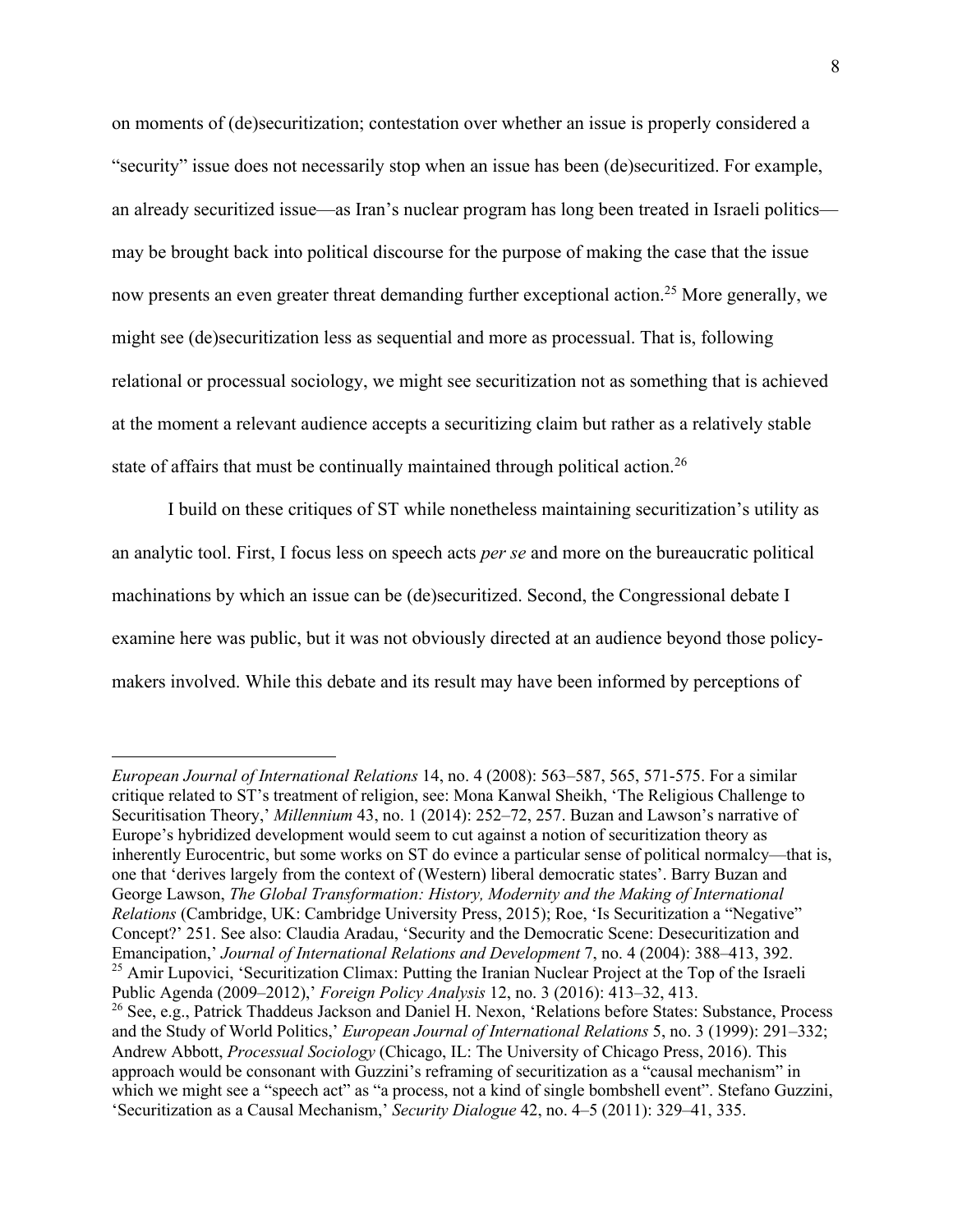what the public would countenance, I do not believe we can make nomothetic generalizations about which audience needs to accept a (de)securitizing move for the move to succeed. Third, while I do focus on a specific "moment," I situate this moment in a longer-running process of desecuritization (following relational and processual sociology as described above).<sup>27</sup> I thus use my case study to relate policy-makers' "security articulations…to their broader discursive contexts". 28

The main argument I am making here is similar to Floyd's contention that the moral valence of any given (de)securitization process is "issue-dependent," because "every incidence of securitization is unique".29 ST's positive view of desecuritization, she argues, "does not stem from actual empirical observation of how politics operates but rather from Ole Wæver's view of how politics, including security policy, *should* be done" (Floyd 2011, 428).<sup>30</sup> I agree on this

<sup>&</sup>lt;sup>27</sup> While I argue that this long desecuritizing process was relatively successful, I concur with Ruzicka's (2019) argument that more examination of failed attempts at (de)securitization is necessary if we want to ascertain why (de)securitizing moves vary in their degree of success. Jan Ruzicka, "Failed Securitization: Why It Matters," *Polity* 51, no. 2 (2019): 365–77. Given the apparent ubiquity of efforts at (de)securitization, however, I doubt that scholars could ever assemble something approximating a truly complete universe of cases from which nomothetic generalization would be possible (to say nothing of the contingency introduced by reflective subjects). I thus depart from efforts to place securitization theory on a more "positivist" foundation. See, e.g., Thomas Jamieson, 'Securitization Theory: Toward a Replicable Framework for Analysis,' in *Constructivism Reconsidered: Past, Present, and Future*, ed. Mariano E. Bertucci, Jarrod Hayes, and Patrick James (Ann Arbor, MI: University of Michigan Press, 2018): 155-179, 155.

<sup>28</sup> Holger Stritzel, 'Toward a Theory of Securitization: Copenhagen and Beyond,' *European Journal of International Relations* 13, no. 3 (2007): 357–83, 360.

 $29$  Floyd, 'Towards a Consequentialist Evaluation of Security,' 337.

<sup>&</sup>lt;sup>30</sup> Rita Floyd, 'Can Securitization Theory Be Used in Normative Analysis? Towards a Just Securitization Theory,' *Security Dialogue* 42, no. 4/5 (2011): 427-439, 428. In some of Floyd's more recent work, however, her starting point is a view of securitization as likely to be normatively undesirable in many (or perhaps even all) cases. As she notes in a recent symposium on her 2019 book, *The Morality of Security: A Theory of Just Securitization*, the framework she outlines for assessing the justice of any given (de)securitizing process "is about curtailing the occurrence and destructiveness of securitization". Rita Floyd et al., 'The Morality of Security: A Theory of Just Securitisation Symposium,' *European Journal of International Security* 7, no. 2 (2022): 248–82, 249. "Given that the bar for the moral permissibility of securitization is set high...it is possible that a real-world example of such a securitization does not exist." Rita Floyd, *The Morality of Security: A Theory of Just Securitization* (Cambridge, UK: Cambridge University Press, 2019), 70.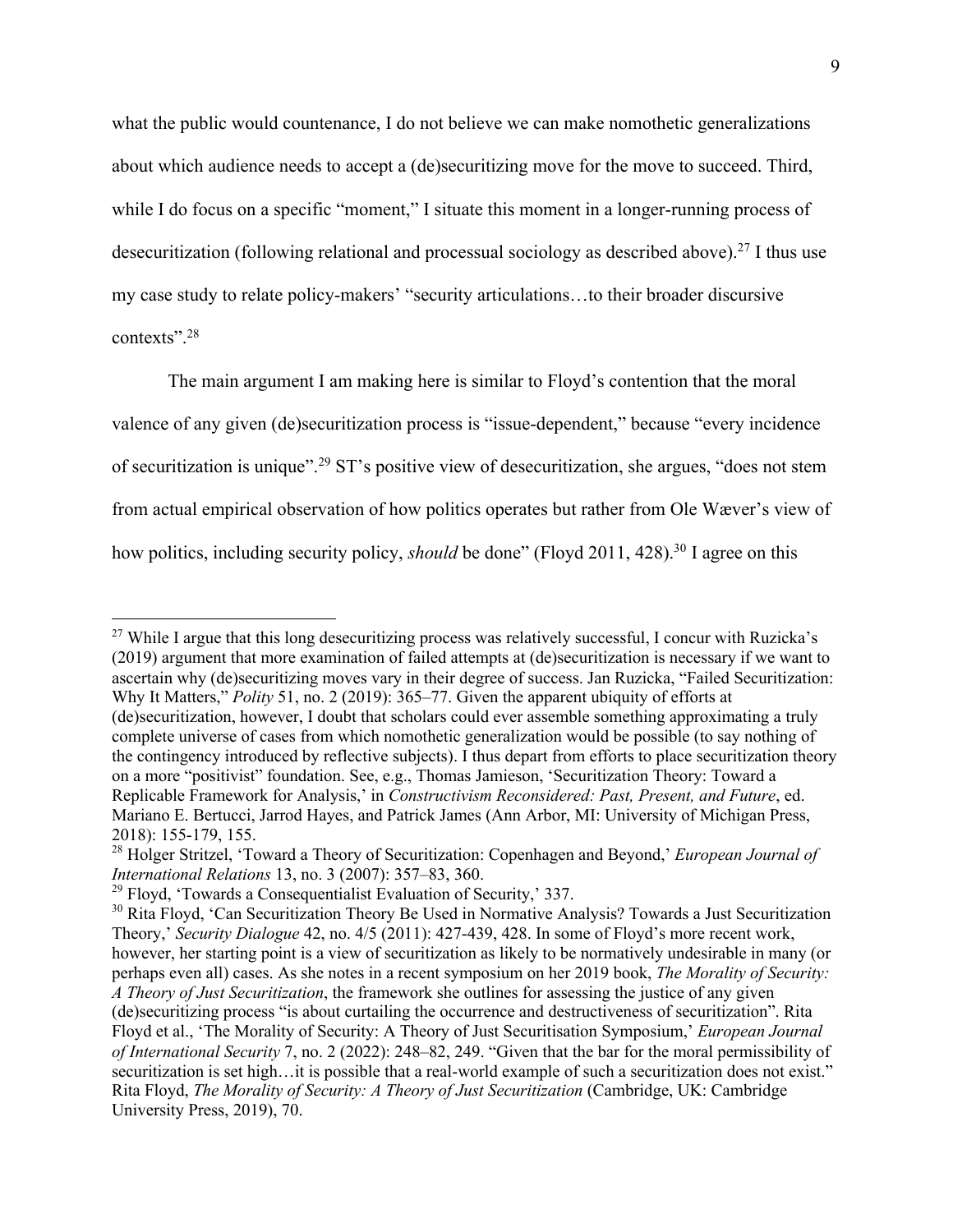point and seek to illustrate why observers should indeed debate the merits of (de)securitization on a case-by-case basis.31 Where I depart from Floyd is in eschewing an effort to craft definitive standards by which we may judge acts of (de)securitization, an effort in which she draws on consequentialism and just war theory, traditions of thought that have their own limitations (Floyd 2019; Morkevičius 2015). 32

While much work on (de)securitization has sought to systematize the study of this process to enable a better understanding of when (de)securitizing processes are more or less likely to succeed, I argue that work on (de)securitization should receive more scholarly attention as a chastening tool. That is, scholarly and related public-facing work on (de)securitization can helpfully inform debates over the merit of any (de)securitizing process by chastening all sides in such debates. Amid public contestation that seeks to erect one policy response as *the* right choice, scholars can serve to caution against the most optimistic projections or universalizing pretensions of advocates by laying out "the limitations inherent in *all* conceptual thought" insofar as any given policy proposal emerges from "historically contingent convergences of interest, identity, and understanding".<sup>33</sup> In other words, rather than offering a "just securitization theory," I am suggesting that ST can be used not to establish the justice of any particular

<sup>&</sup>lt;sup>31</sup> Here my argument is also similar to Roe's argument that engagement with the normative content of (de)securitizing moves "should…strive not to escape from security (securitization) but rather to 'break back in' precisely to reclaim it as a site for such contestations over the possibilities for inclusion/exclusion". Roe, 'Is Securitization a "Negative" Concept?' 261.

<sup>32</sup> Floyd, *The Morality of Security*; Valerie Morkevičius, "Power and Order: The Shared Logics of Realism and Just War Theory," *International Studies Quarterly* 59, no. 1 (2015): 11–22. Floyd notes that *The Morality of Security* was motivated in part by the observation that "we—as a discipline—do not have a systematic normative theory that enables us to distinguish between securitisations that are morally justifiable, and those that are not," and she offers Just Securitization Theory (JST) to serve that purpose. Floyd et al., 'The Morality of Security,' 249. I am less confident that we will be able to come to consensus on a single "systematic normative theory" with which to scrutinize any given instance of (de)securitization. Rather, in arguing that the key move that ST makes possible is the chastening of (de)securitizing processes, I would expect different individuals to bring different normative theories some perhaps less systematic or explicit than Floyd's—to bear on specific processes of (de)securitization. <sup>33</sup> Levine, *Recovering International Relations*, 33. Emphasis in original.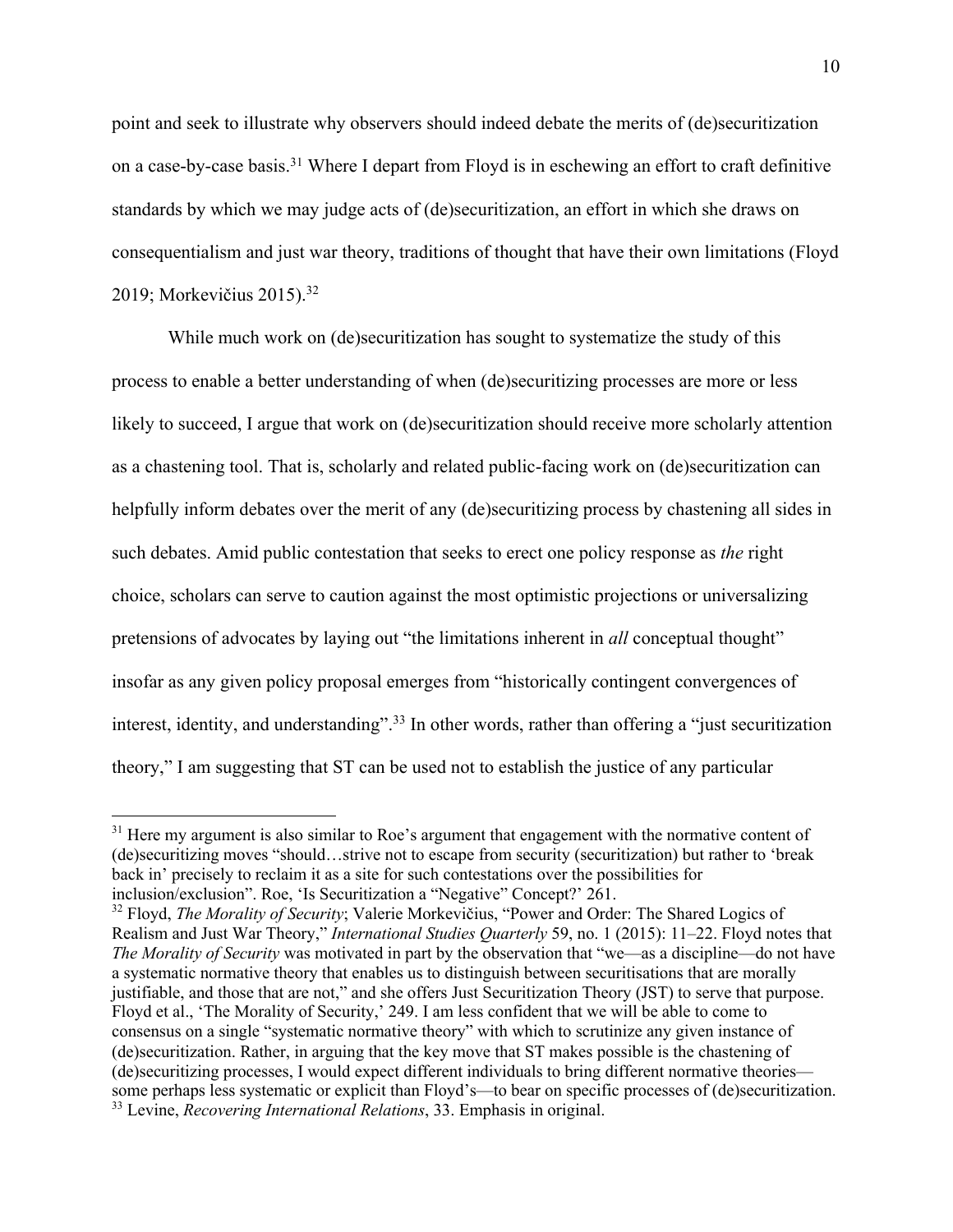(de)securitizing process but to bring a critical lens to bear on all of them, something that is especially important given "the danger of perverse and unintended consequences" resulting from any such processes. 34

Securitizing and desecuritizing moves should be subject to the same critical scrutiny, I argue, because both can constitute or make possible practices of domination.35 I am referring to domination in a Weberian sense—domination as "institutionalized power relations," relations that increase "the probability of a command being obeyed without employing coercion".<sup>36</sup> Laiz and Schlichte invoke Weber's contention that "in daily life domination means primarily: administration," thereby highlighting the political nature of "techniques of administration" that present themselves as apolitical.<sup>37</sup> Domination by this definition has no inherent moral valence. Rather, its desirability will vary across particular cases even as this will always be debatable.<sup>38</sup> For Copenhagen School theorists, however, securitization involves a normatively undesirable sort of domination in which some issues are removed from the public sphere and designated as

<sup>34</sup> Eric Van Rythoven, 'The Securitization Dilemma,' *Journal of Global Security Studies* 5, no. 3 (2020): 478–93, 479. If Aradau argues for "a politics of emancipation which would unmake securitization and its non-democratic, exceptional and exclusionary logic," I am arguing not for an emancipatory politics but for a refusal to attach any inherent moral valence to (de)securitization, a refusal that might allow us to ask whether any given (de)securitizing move is likely to be emancipatory or otherwise desirable. Aradau, 'Security and the Democratic Scene,' 405.

 $35$  To the extent that proponents of ST characterize securitization as normatively troubling, they tend to focus on troubling aspects of either the "process" of securitizing an issue (generally the procedural illiberalism thereof) or the "outcome" (generally the repression of certain groups or behaviors), but those who emphasize the ways securitization warps liberal democratic processes often evince a concern about the outcomes that warped processes will produce. While the process-outcome distinction may thus be more ideal typical as opposed to an actually existing bifurcation, practices of domination better fit this second category. Roe, 'Is Securitization a "Negative" Concept?'

<sup>&</sup>lt;sup>36</sup> Laiz and Schlichte, 'Rationality and International Domination,' 171; Álvaro Morcillo Laiz and Klaus Schlichte, 'Another Weber: State, Associations and Domination in International Relations,' *Cambridge Review of International Affairs* 29, no. 4 (2016): 1,448-1,466, 1,452.

<sup>&</sup>lt;sup>37</sup> Laiz and Schlichte, 'Rationality and International Domination,' 169.

<sup>&</sup>lt;sup>38</sup> Floyd, for example, references the COVID-19 pandemic as an instance in which this sort of administrative domination—in the form of mask mandates, vaccine mandates, and the like—may have been justified within her own framework of Just Securitization Theory, but she also notes the myriad concerns critics of such policies raised. Floyd et al., 'The Morality of Security,' 280.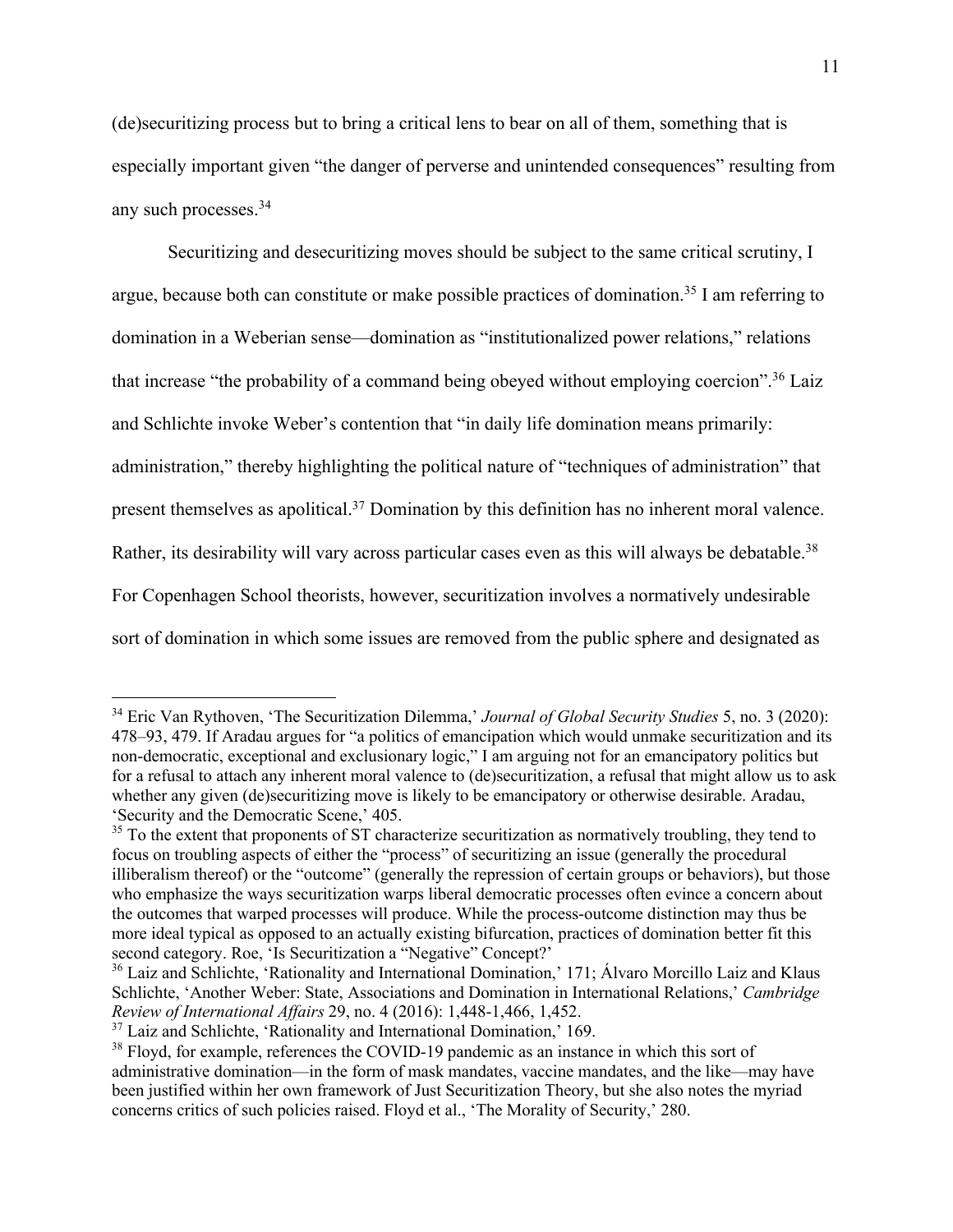issues on which a very small group of people (or even a single person) can make decisions on behalf of the polity. I would agree that "security practices buttress" (or can buttress) "institutional arrangements and legitimize forms of domination and exclusion," but I maintain that desecuritization (or, for that matter, any political project) can do the same thing.<sup>39</sup> I argue that a study of the way "Indian Affairs" shifted from being treated as a foreign policy issue to a domestic issue in the United States can help demonstrate the moral ambiguity of (de)securitization and the role of bureaucratic actions in (de)securitizing any given issue. The key events in this domain of federal policy were sufficiently recent and public that we have good records that can speak to this transformation of Indian Affairs, and the varying ways and extent to which U.S. policy-makers aimed for the elimination and/or assimilation of Native peoples over time make this a key case on which future research might seek to build.<sup>40</sup>

#### **III. Desecuritizing Indian Affairs**

For early U.S. political elites, Indian Affairs was considered to be a foreign policy issue of paramount importance. Yet, by the mid-nineteenth century, the Bureau of Indian Affairs would be moved to the Department of the Interior, and these relationships would increasingly be treated as part of American domestic politics. This shift, I argue, can best be described as part of a process of desecuritization that the U.S. government undertook as part of its broader efforts to

<sup>39</sup> Claudia Aradau, *Rethinking Trafficking in Women: Politics out of Security* (New York, NY: Palgrave Macmillan, 2008), 72.

 $40$  Many studies of (de)securitization similarly focus on a single case study, and the case selection usually follows from at least one of three logics—the "typical case," "critical case," or "revelatory case". I would place my case study in the third ("revelatory") category. The trajectory of Indian Affairs in the United States from "foreign" to "domestic" offers a new way of looking at (de)securitization that calls into question existing perspectives in the literature. Thierry Balzacq, 'Enquiries into Methods: A New Framework for Securitization Analysis,' in *Securitization Theory: How Security Problems Emerge and Dissolve*, ed. Thierry Balzacq (London, UK: Routledge, 2011): 31-53, 34.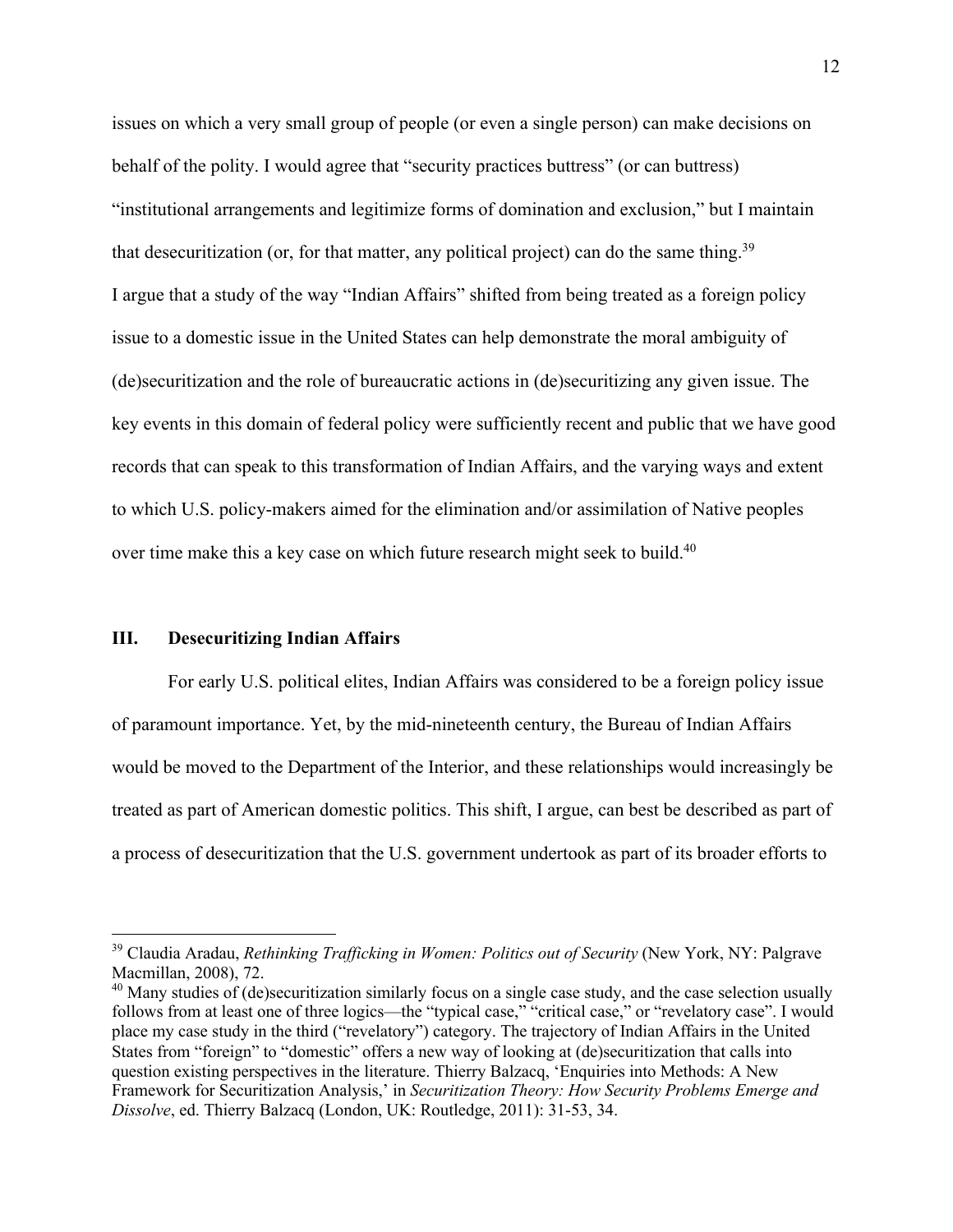dispossess Native nations and to delegitimize Native claims to sovereignty. I stipulate that this was only a part of the process of desecuritization because I would argue that this was neither the first nor the last desecuritizing move in that process, and this relationship is still contested.

In this section, I will use primary and secondary sources to delineate the process by which political elites came to construct Indian Affairs as a domestic issue. I will pay particular attention to the 1849 debate over whether to shift the Bureau of Indian Affairs from the Department of War to the Department of the Interior. First, however, I will address the question of whether policy-makers ever truly considered Indian Affairs to be a foreign policy or security issue.

Even if there were violent disputes between the United States and Native nations, one might still question whether this is properly considered an issue of U.S. foreign policy—or whether anyone at the time thought of it as foreign policy. Indeed, to the extent that political scientists have studied U.S. relations with Native nations, relatively little of it has approached the topic from the standpoint of International Relations. <sup>41</sup> From the early colonial period until well into the nineteenth century, however, private citizens and the American government alike often treated Native nations as distinct (if not always wholly sovereign) peoples (Saler 2015).<sup>42</sup> The federal government formed treaties with Native nations until 1871 and made frequent use of

 $41$  For some important exceptions that relate Indigenous experiences to contemporary international politics and related theoretical debates, see: Neta C. Crawford, 'A Security Regime among Democracies: Cooperation among Iroquois Nations,' *International Organization* 48, no. 3 (1994): 345–85; J. Marshall Beier, *International Relations in Uncommon Places: Indigeneity, Cosmology, and the Limits of International Theory* (New York, NY: Palgrave Macmillan, 2005); Kimberly R. Marion Suiseeya, 'Navigating the Nagoya Protocol: Indigenous Demands for Justice,' *Global Environmental Politics* 14, no. 3 (2014): 102–24; Taesuh Cha, 'The Formation of American Exceptional Identities: A Three-Tier Model of the "Standard of Civilization" in US Foreign Policy,' *European Journal of International Relations* 21, no. 4 (December 2015): 743–67; Sheryl Lightfoot, *Global Indigenous Politics: A Subtle Revolution* (London, UK: Routledge, 2016).

<sup>42</sup> Bethel Saler, *The Settlers' Empire: Colonialism and State Formation in America's Old Northwest* (Philadelphia, PA: University of Pennsylvania Press, 2015).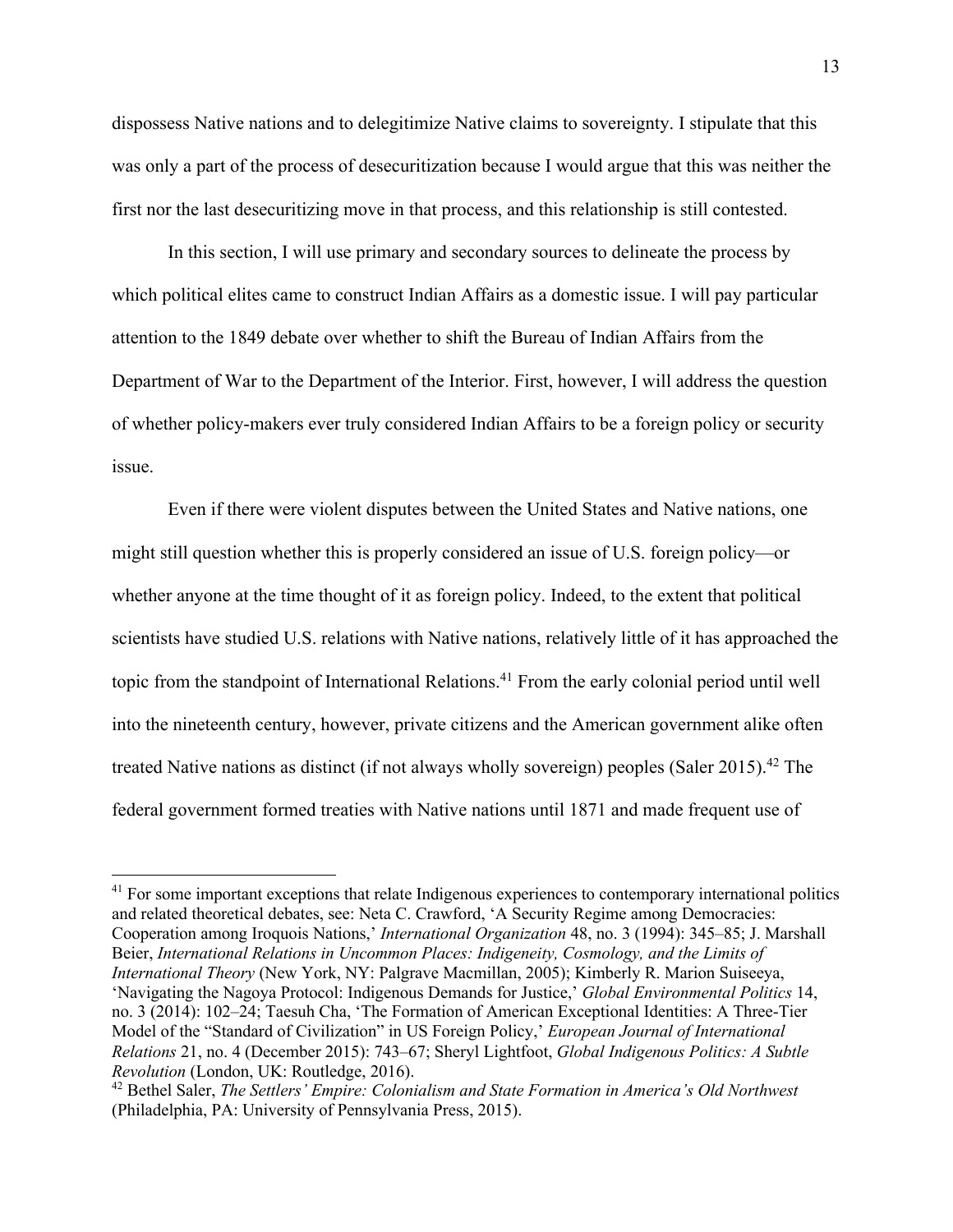military force in interactions with them (sometimes following settler-instigated conflict) both before and after its own independence.<sup>43</sup> The debate over the Indian Removal Act of 1830 in the Senate was framed in part by the question of whether Native Americans were sovereign entities or not, and the Supreme Court was often unhelpfully ambiguous on the question. Finally, until 1924, Native individuals as a class were not eligible for U.S. citizenship, and the federal government still characterizes relations with federally recognized tribes as government-togovernment relationships.<sup>44</sup> Such relations, I argue, do indeed appear to have been considered "foreign" relations by many political elites for a sizable portion of U.S. history, especially in the first several decades thereof.

To further underscore this last point, militarized disputes between the U.S. and Native nations constituted a significant, costly experience for early U.S. policy-makers. These so-called "Indian Wars" in which an independent United States engaged varied in the extent of federal involvement, casualties, and expenditures. Still, "wars against Native Americans were the most common kind of conflict involving the United States. These were costly affairs…and were a primary American security concern."45 Roughly 50 conflicts between 1783 and 1890 were considered serious enough for the U.S. government to call them "wars," and these conflicts along with civil administration of Indian Affairs and veterans' benefits—were costly. As

<sup>43</sup> Andrew A. Szarejko, 'Do Accidental Wars Happen? Evidence from America's Indian Wars,' *Journal of Global Security Studies* 6, no. 4 (2021): 1–7; Alexander D. Barder, *Global Race War: International Politics and Racial Hierarchy* (New York, NY: Oxford University Press, 2021), 71-94.

<sup>44</sup> Vine Deloria, Jr. and David E. Wilkins, *Tribes, Treaties, and Constitutional Tribulations* (Austin: University of Texas Press, 1999).

<sup>45</sup> Eric Grynaviski, *America's Middlemen: Power at the Edge of Empire* (Cambridge, UK: Cambridge University Press, 2018), 48.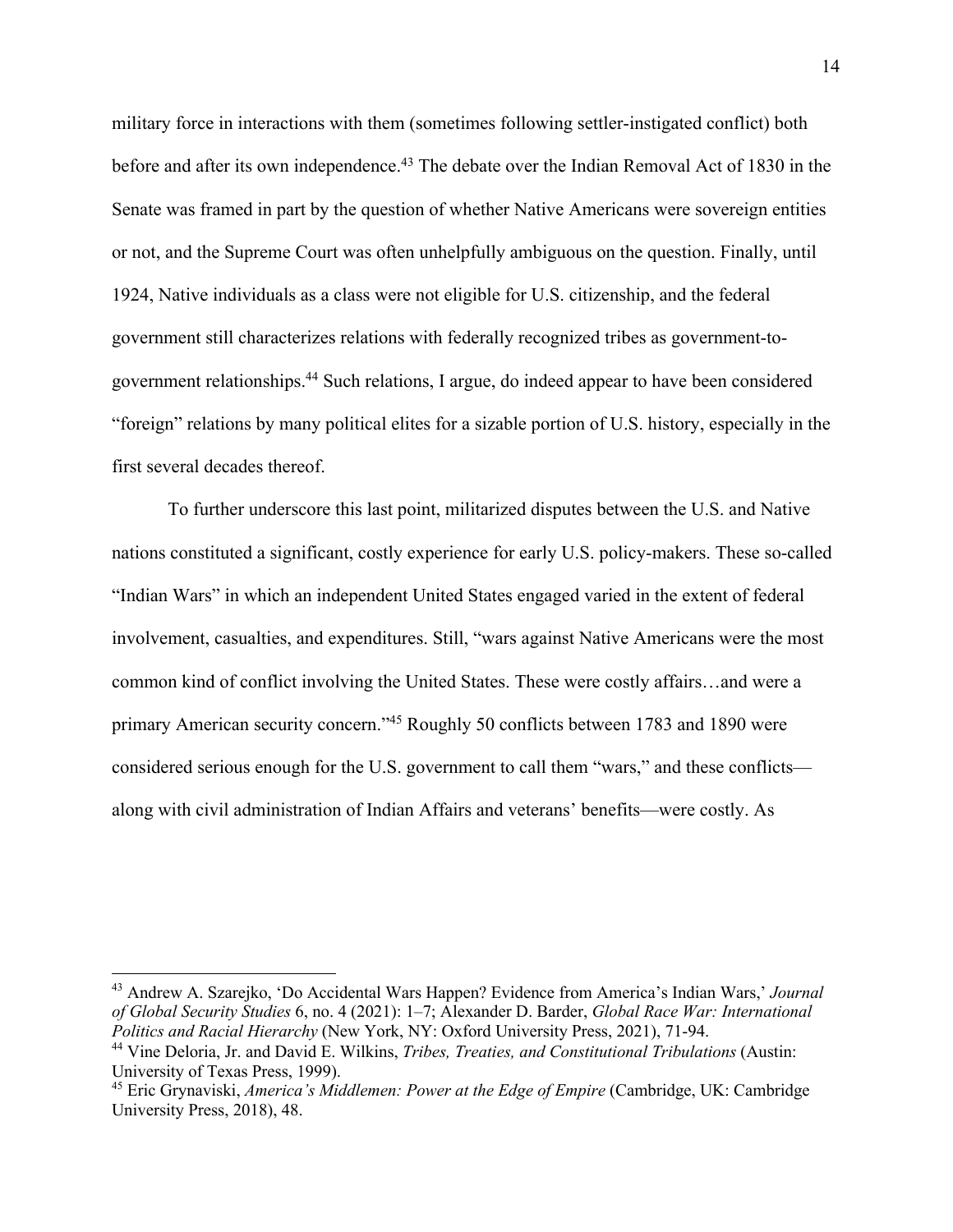reported in the 1890 U.S. Census, military spending between March 1789 and June 1890 totaled \$4,725,521,495; the Census Bureau attributed about 17% (or \$807,073,658) to the Indian Wars.<sup>46</sup>

It is in this context—a general understanding of Native nations as being a threat to U.S. security alongside some uncertainty as to how exactly to characterize the relationship—that Congress delegated relations with Native nations to the Department of War in 1789. This perception of threat, however, was not new. From the earliest days of colonization, but especially after Powhatan resistance to settler expansion in Virginia in the 1620s and after King Philip's War (1675-1678), many colonists felt that Native nations presented a rather acute threat to their continued flourishing in the "New World," something they saw as rightfully theirs by virtue of discovery and their ability to make "better" use of the land.<sup>47</sup> The treatment of Indian Affairs as a security issue to be dealt with as part of foreign policy thus had ample precedent and resonance with the general public, and the delegation of Indian Affairs to the Department of War would be formalized with the creation of the Bureau of Indian Affairs (BIA) and its placement in the same department in 1824. If Congress had wanted to create something like a "home" or "interior" department in 1789, it certainly had other institutions of the time that it could have used as a model.<sup>48</sup> Ultimately, however, the BIA would not be transferred to a newly created Department of the Interior until 1849.

<sup>46</sup> United States Census Bureau, 'Indian Wars, Their Cost, and Civil Expenditures,' in *Eleventh Census, Vol. 10* (1890), 644, https://www.census.gov/library/publications/1894/dec/volume-10.html. See also: Szarejko, 'Do Accidental Wars Happen?'.

<sup>47</sup> Christine M. DeLucia, *Memory Lands: King Philip's War and the Place of Violence in the Northeast* (New Haven, CT: Yale University Press, 2018), 36-37; Lindsay G. Robertson, *Conquest by Law: How the Discovery of America Dispossessed Indigenous Peoples of Their Lands* (Oxford, UK: Oxford University Press, 2005), 4-8.

<sup>48</sup> Henry Barrett Learned, "The Establishment of the Secretaryship of the Interior," *The American Historical Review* 16, no. 4 (1911): 751–73.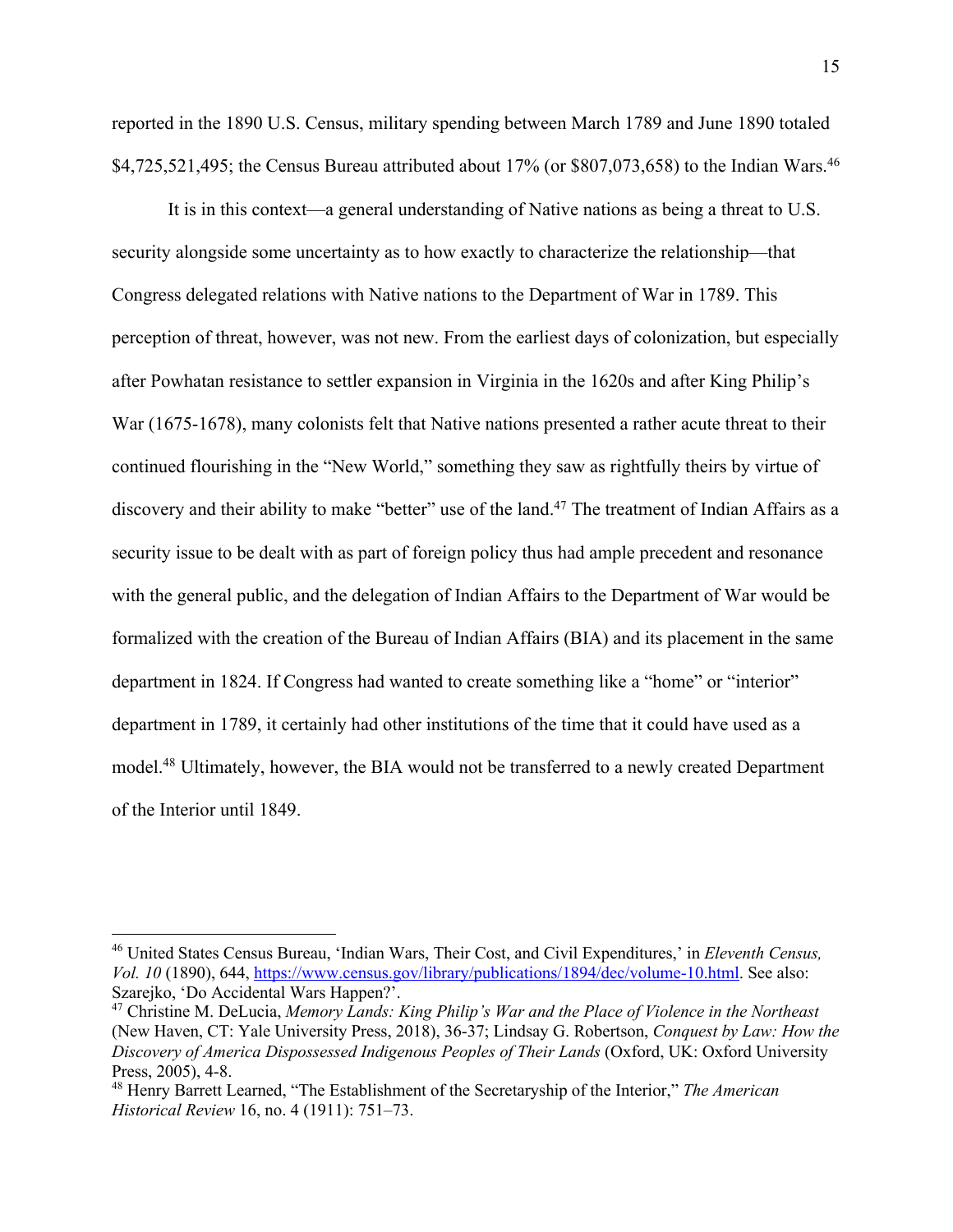The rest of this section will proceed in three segments. First, I will discuss the history of Indian Affairs in the United States before the BIA was formally established. Second, I will discuss the history of the BIA as an agency of the War Department. Third and most substantially, I will discuss the decision to move the BIA to the Department of the Interior. Throughout, I will focus on the ways that policy-makers sought to keep Native nations "foreign" or to make them "domestic".<sup>49</sup>

In managing relations with Native nations, an independent United States built on preexisting political practices. The Articles of Confederation did not establish a formal agency for this task, but it did maintain the pre-independence structure that centralized Indian Affairs in the Department of War. There were, however, important regional divisions in the practice of Indian Affairs—the three pre-independence regions ("Northern," "Southern," and "Middle") shrunk to two ("Northern" and "Southern") by 1786—and even after the ratification of the Constitution placed the Department of War in the executive branch, Congress retained significant influence in the making of American Indian policy, including (in the case of the Senate) the power to approve treaties with tribes. From the beginning, the responsibilities of Indian agents (as officials in this field were often called) were framed in terms similar to any normal diplomat. They were to try to maintain amicable relations with tribal governments, ensure at least tribal neutrality in the Revolutionary War, and, after the war, ease the way for U.S. settlement and expansion through

<sup>49</sup> This narrative draws generally on the following sources: Francis Paul Prucha, *American Indian Treaties: The History of a Political Anomaly* (Berkeley, CA: University of California Press, 1994); Stephen J. Rockwell, *Indian Affairs and the Administrative State in the Nineteenth Century* (Cambridge, UK: Cambridge University Press, 2010); Donald L. Fixico, *Bureau of Indian Affairs* (Santa Barbara, CA: Greenwood Press, 2012); Eric M. White, 'Interior vs. War: The Development of the Bureau of Indian Affairs and the Transfer Debates, 1849-1880' (Harrisonburg, VA, James Madison University, 2012), https://commons.lib.jmu.edu/master201019/366/; United States Department of the Interior, "History of The Department of the Interior," n.d., https://www.doi.gov/whoweare/history#main-content. I also make note of these or other relevant sources where the history is less well-known.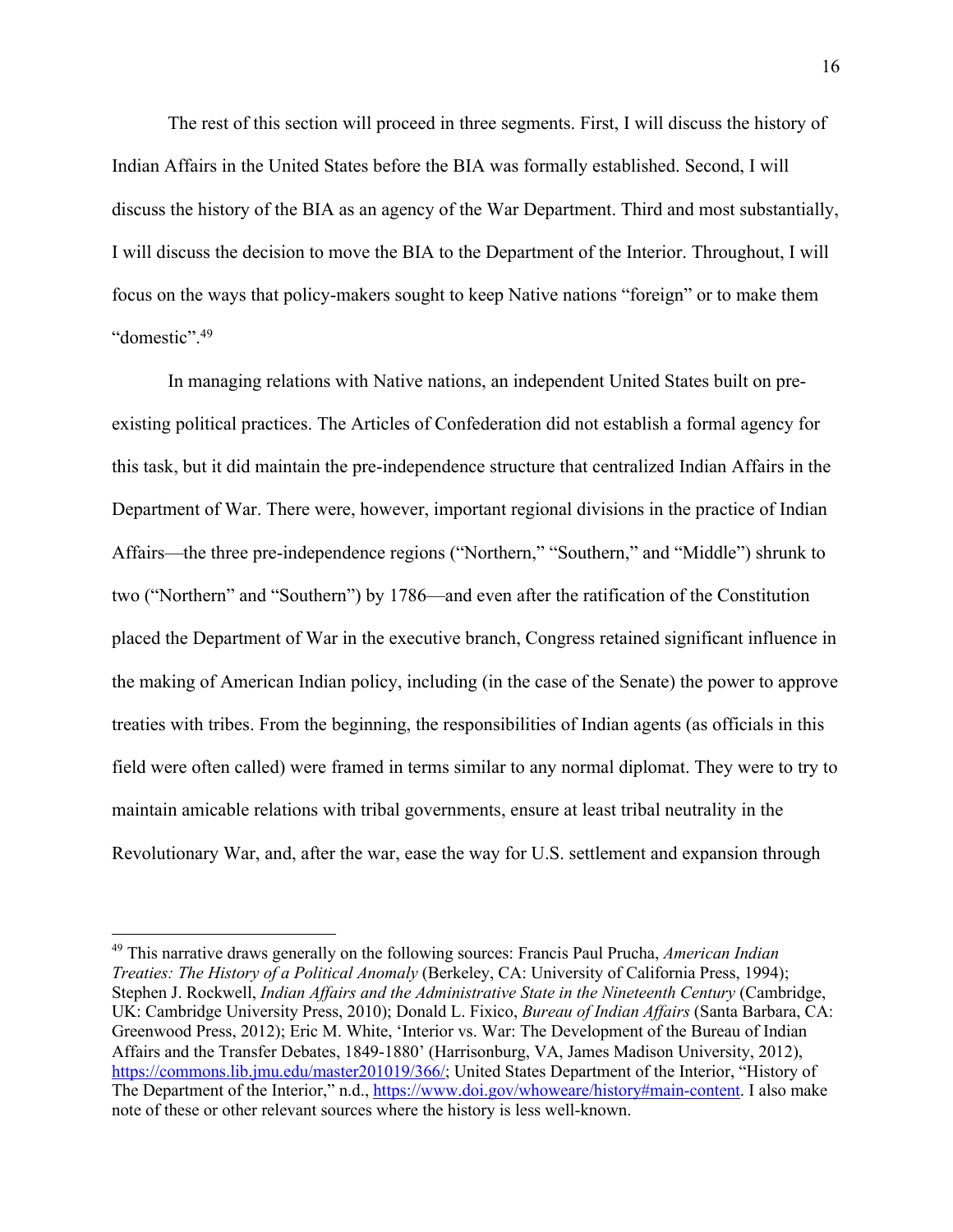the negotiation of treaties and land purchases. Indeed, George Washington structured much of early U.S. policy on Indian Affairs around an understanding of these relations as a security issue while also trying to avoid costly conflicts. In a 1783 letter he wrote to Congressman James Duane, Washington summarized his position as follows: "In a word there is nothing to be obtained by an Indian War but the Soil they live on and this can be had by purchase at less expence, and without that bloodshed, and those distresses which helpless Women and Children are made partakers of in all kinds of disputes with them."50 Duane, a New York delegate to the Confederation Congress and the Chair of the Indian Affairs Committee, presented the Congress with a report based largely on Washington's lengthy letter, and this report would be the Congress's primary statement of its position on Indian Affairs for decades.

In these early days, there was little official pressure on Indian agents to push for the assimilation of Native nations; that is, there was not yet consensus on whether Native peoples would or should be absorbed into the Union as citizens. Throughout this period of 1783 to 1824, however, there were at least two important continuities in U.S. policy on Indian Affairs, both of which constituted practices of domination. First, the acquisition of Native land was the central goal of settlers and political elites alike, but the political process was often *ad hoc* as policymakers necessarily adapted to the desires and capacities of heterogeneous Native nations.<sup>51</sup> In the South, for example, illegal state claims of Native territory would complicate federal plans for negotiation, and tribes of the Northwest Territory varied in the concessions they were willing to make to a U.S. government that claimed to have conquered their land through the Revolutionary

<sup>50</sup> George Washington, 'Letter to James Duane,' September 7, 1783,

https://founders.archives.gov/documents/Washington/99-01-02-11798.

 $\overline{51}$  As Wolfe puts it, "[T]he primary motive [of settler colonialism] is not race (or religion, ethnicity, grade of civilization, etc.) but access to territory." Patrick Wolfe, 'Settler Colonialism and the Elimination of the Native,' *Journal of Genocide Research* 8, no. 4 (2006): 387–409, 388.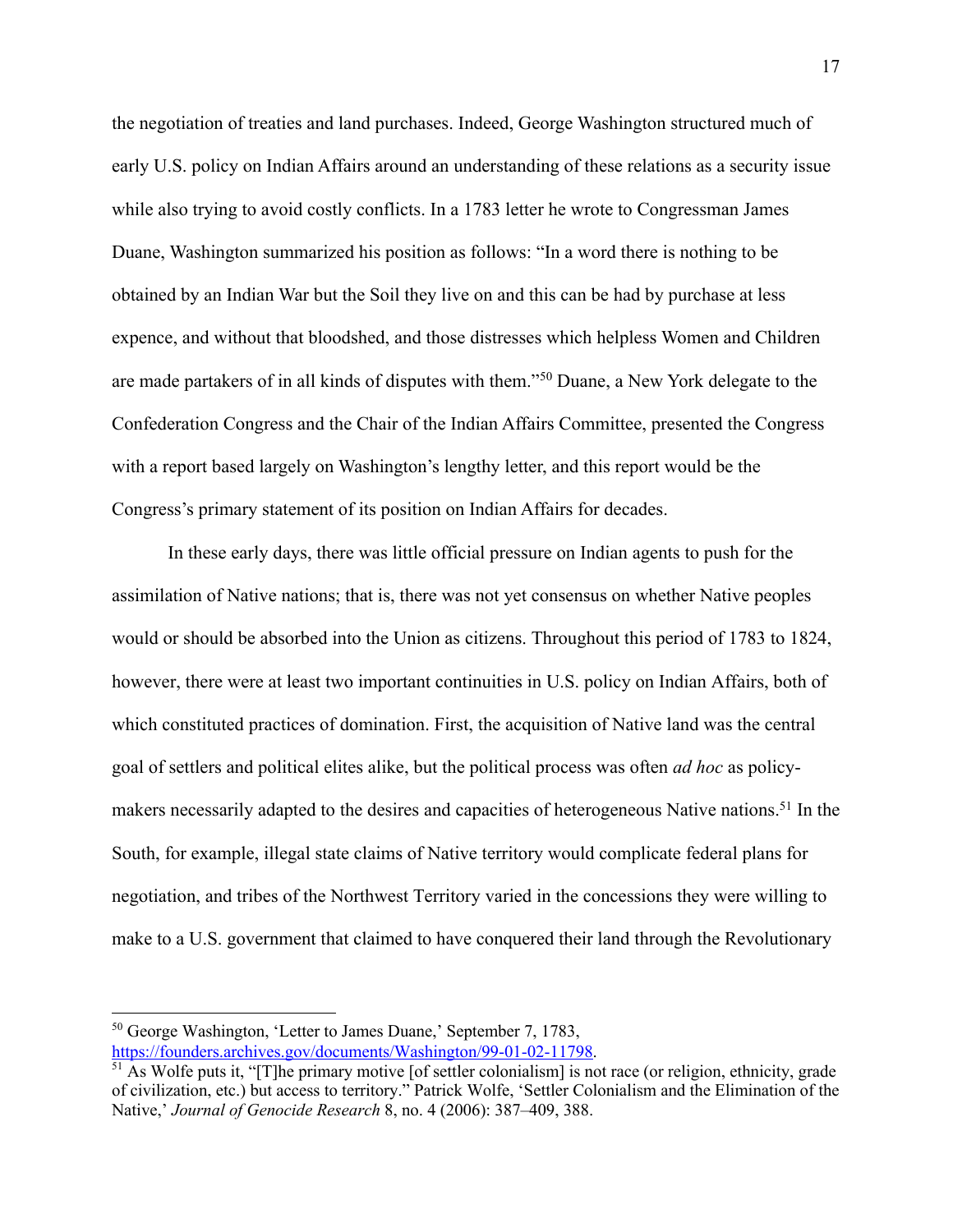War. Second, federal policy in this period aimed at the "civilization" of Indigenous peoples even as long-term assimilation remained an open question.<sup>52</sup> Policy-makers at this time tended to support purportedly civilizing measures being included in legislation and treaties—the supply of farming equipment, for example, or a ban on the sale of alcohol to Native peoples—but this was widely seen as the appropriate thing to do even if Native nations would remain somehow distinct polities. Alternatively, if this civilizing program failed, many self-servingly assumed that Native nations would simply fade away (Dippie 1982).<sup>53</sup> These continuities both presumed and enacted "institutionalized power relations," however, and they established a long-term pattern of U.S. efforts to reformulate relations with Native nations such that they would not constitute a threat to the United States. 54

After decades of relatively unsuccessful attempts to regulate the interactions of U.S. persons with Native nations, Congress authorized the creation of the Bureau of Indian Affairs in the Department of War in 1824. John C. Calhoun, then the Secretary of War, was the impetus for this change, but Congress's refusal to give Calhoun the authority to add employees to the new BIA meant that the reorganization ultimately amounted to little *de facto* change. Rather, the key development was Calhoun's designation of Thomas L. McKenney as Superintendent of Political Affairs. It was not until 1832 that Congress would establish within the BIA the position of Commissioner of Indian Affairs, but in McKenney's six-year tenure as *de facto* head of the BIA, he would play a key role in generating support for President Andrew Jackson's Indian Removal

 $52$  This civilizing process was bound up with a homogenizing logic of progress: "From the late 18th century onwards, progress, in singular, meant progress of mankind, of civilisation, or simply of history – thus synchronising and indeed integrating different types of progress into a singular historical movement." Helge Jordheim and Einar Wigen, 'Conceptual Synchronisation: From Progress to Crisis,' *Millennium* 46, no. 3 (2018): 421–39, 429.

<sup>53</sup> Brian W. Dippie, *The Vanishing American: White Attitudes and U.S. Indian Policy* (Lawrence, KS: University Press of Kansas, 1982).

<sup>&</sup>lt;sup>54</sup> Laiz and Schlichte, 'Rationality and International Domination,' 171.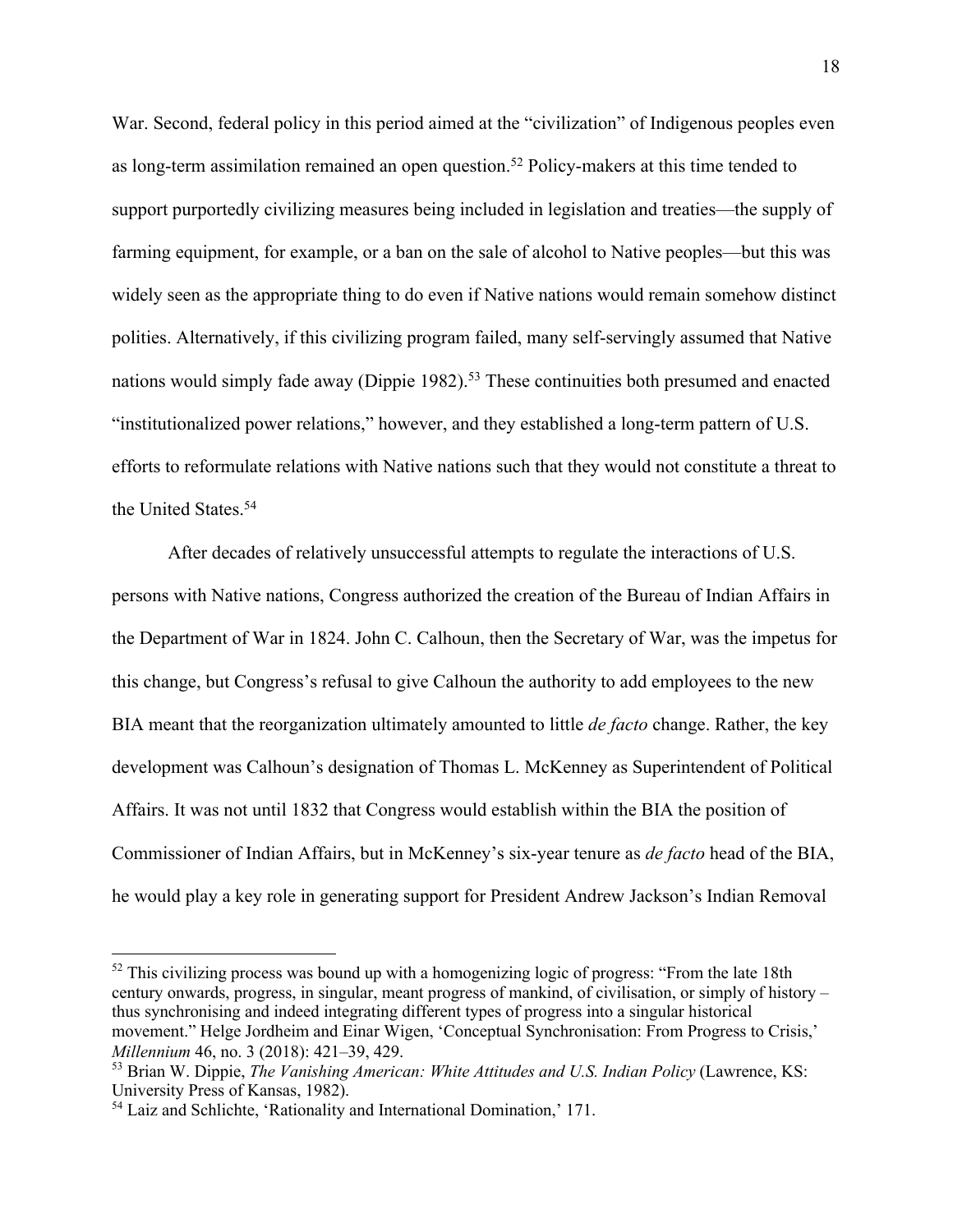Act, which Congress ultimately passed in 1830. <sup>55</sup> McKenney and Jackson alike made their argument on humanitarian grounds—Native nations would not survive sustained contact with settlers who were already spreading far beyond the original thirteen colonies—and McKenney ensured that the BIA civilizing programs continued alongside these efforts. But there remained an ambiguity in U.S. relations with Native nations even amid this effort to "remove" them. In relaying the Indian Removal Act to Native nations, BIA officials—sometimes relaying the words of Jackson himself—typically gave these nations an ultimatum. They could either leave their homelands, resettle on some designated territory west of the Mississippi, and remain a tribal government, or they could instead remain in their homelands while forfeiting any claim to sovereignty and being incorporated into the American domestic sphere. To the extent that one can refer to such demands as offering a "choice," this left Native peoples with the choice of remaining foreign or becoming domestic. Either way, however, U.S. relations with Native nations would be structured around the presumption that the latter were subordinate polities.

#### *From War to Interior*

A key inflection point in the history of Indian Affairs—in the process of turning it from a security issue alongside other such aspects of the country's foreign policy into a desecuritized issue of domestic policy—was the transfer of the BIA from the Department of War to the Department of the Interior in 1849. There were abortive talks of establishing some such department in the decades prior to 1849, but this expansion of the federal government had previously struggled to attain sufficient political support. This support, however, would ultimately arise after the significant territorial expansion of the 1840s and the Mexican-American War.<sup>56</sup> The proposal to create a new Department of the Interior came from the administration of

<sup>55</sup> Rockwell, *Indian Affairs and the Administrative State in the Nineteenth Century*, 160-162.

<sup>56</sup> Fixico, *Bureau of Indian Affairs*, 23-26; White, 'Interior vs. War,' 24-25.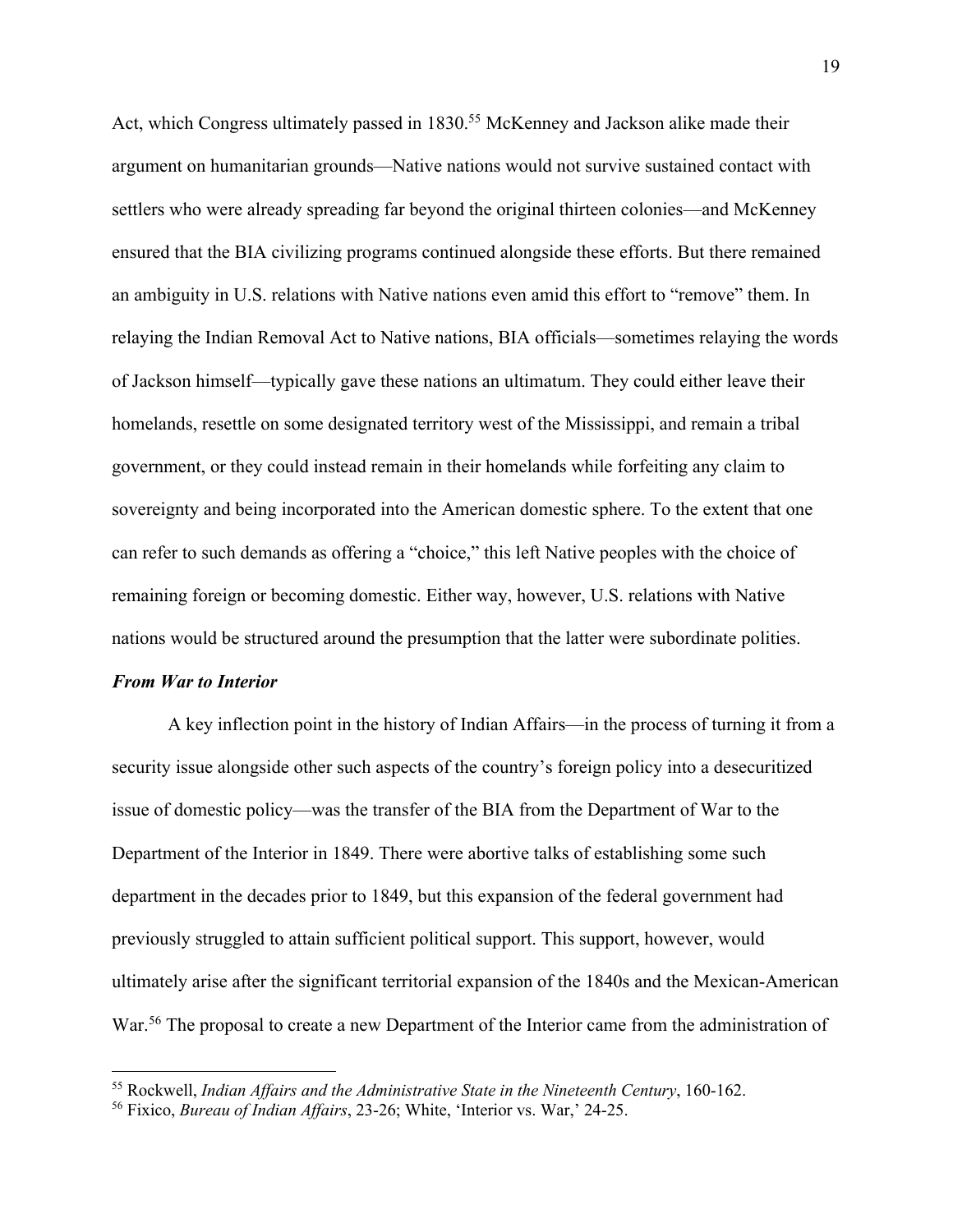President James K. Polk, representatives of which argued that this would allow for more coherent federal management of an increasingly large swath of public lands. The proposal—for what Congressmen often called a "Home Department"—met with little resistance in the House of Representatives, and it passed there on February 16, 1849. <sup>57</sup> More substantial debate, however, would occur in the Senate. This was, in effect, a debate over whether to make a foreign policy issue a domestic issue instead.

Initial discussion of this proposal in the Senate first centered on questions about the proper scope and arrangement of government. The first substantive comment on the matter, in which Senator Jefferson Davis of Mississippi noted that most of the functions in the new Home Department would be transferred from the Department of the Treasury, justified his support for the bill with reference to checks and balances: "The officer who is charged with finding the ways and means to carry on the Government properly, never should have been charged with the disbursement of those ways and means."<sup>58</sup> By contrast, Senator William Allen of Ohio shortly thereafter expressed his opposition to the bill on the grounds that it would inappropriately rush an expansion of government: "I am utterly opposed to taking upon ourselves the responsibility of this augmentation of patronage and consequent expense to the people."59

This early debate about the size and scope of government—no doubt informed by Democratic majorities in both chambers that were reluctant to create more positions for the incoming Whig administration of Zachary Taylor—quickly turned to the proper place of Indian

<sup>57</sup> Francis P. Blair and John C. Rives, eds., 'The Second Session of the Thirtieth Congress,' in *The Congressional Globe* (Washington, DC: Blair and Rives, 1849), 544, https://babel.hathitrust.org/cgi/pt?id=uc1.c057923859&view=1up&seq=590&size=150.

<sup>&</sup>lt;sup>58</sup> Blair and Rives, 'The Second Session of the Thirtieth Congress,' 670.

<sup>59</sup> Ibid. Both Davis and Allen were Democrats.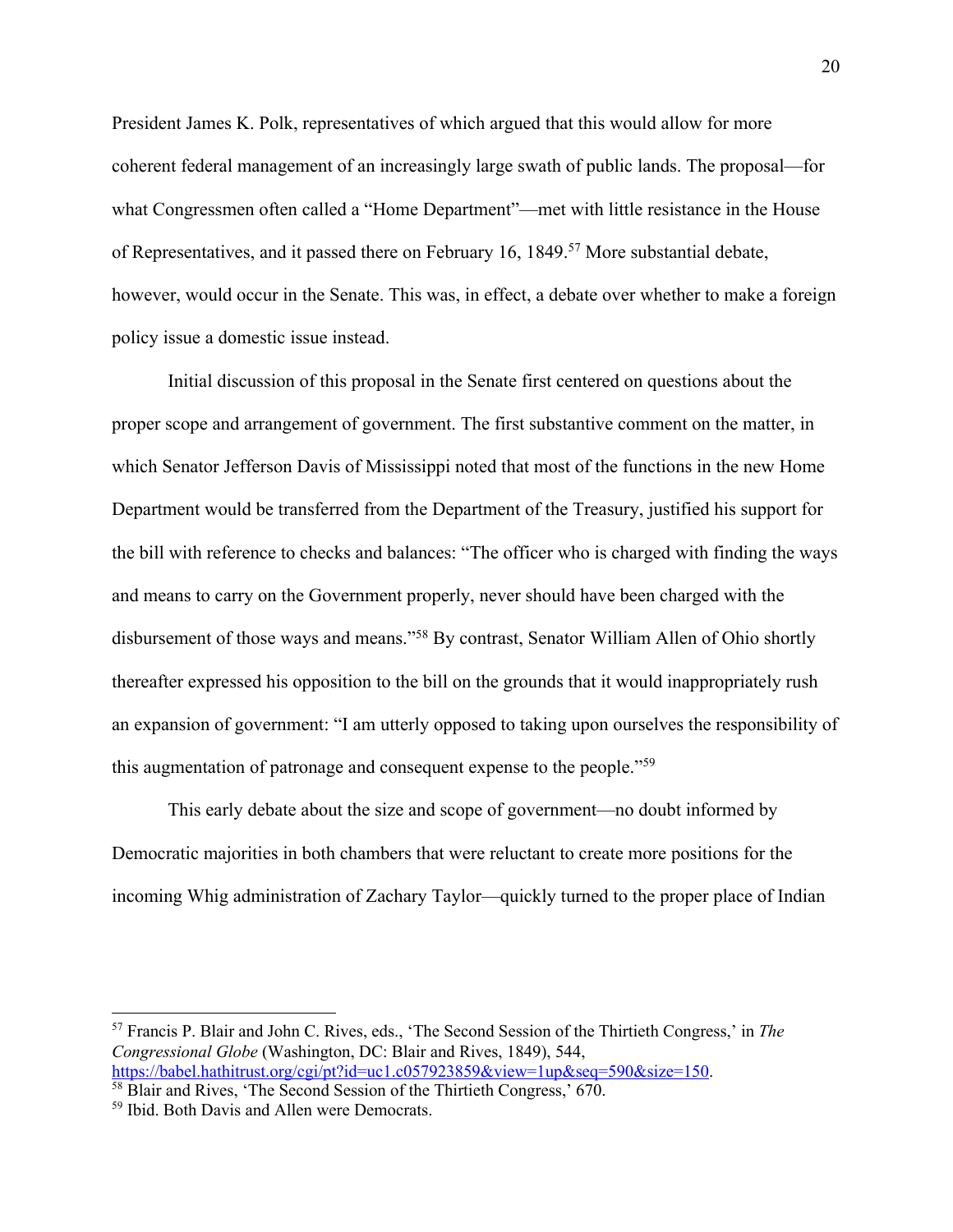Affairs.60 Senators understood the implication entailed in creating the Department of the Interior and placing the Bureau of Indian Affairs in it; much of the Senate's debate on this proposal turned on whether "Indian Affairs" was properly considered part of foreign or domestic policy. The first to raise this issue, Senator Allen, registered his opposition: "What the bill proposes to do for the Secretary of War, in relieving him from the Indian Affairs, is not only unnecessary, as I believe, but I fear is as likely to be pernicious."61. Likewise, Senator James Murray Mason, a Democrat of Virginia, argued that there was little reason to bother moving the "Indian Bureau":

These Indian Tribes are decreasing in number every day; and they are driven further to the west, till I apprehend they will be driven to the very verge of the Pacific. How do our relations with them stand in comparison with those great departments of the Government which were carved out of the original power of managing our foreign relations? They are purely subordinate.<sup>62</sup>

While these initial explanations for senatorial opposition indicate an awareness of one of

the questions at hand—whether Indian Affairs should be considered an issue of foreign or

domestic policy—the senators were not explicit in justifying their votes along those lines.

Rather, that would have to wait until after a failed call to table the motion when John C.

Calhoun, another Democrat and by that point serving in his second stint as a senator from South

Carolina, expressed his opposition precisely because he considered Indian Affairs to be a

security issue. It was, he argued, a matter self-evidently for the War Department:

Who does not see that the Indian affairs are immediately connected with the War Department? Who does not see that the preservation of peace and harmony on our frontier, both between ourselves and the Indians, and between the Indian tribes themselves, depends upon the action of the War Department. In my judgment, the

<sup>&</sup>lt;sup>60</sup> Ibid., 674. Senator Henry S. Foote of Mississippi, a Democrat, made explicit the conspicuous timing, but he and some other Democrats nonetheless supported its passage: "I shall not decline voting for it because a Whig Administration is about to come into power. The general and permanent welfare of the Republic will always be with me a leading a paramount consideration; and even were I to view this measure only with reference to party considerations…I can perceive no impropriety in adopting it at once."

<sup>&</sup>lt;sup>61</sup> Blair and Rives, 'The Second Session of the Thirtieth Congress,' 671.

<sup>62</sup> Ibid., 671.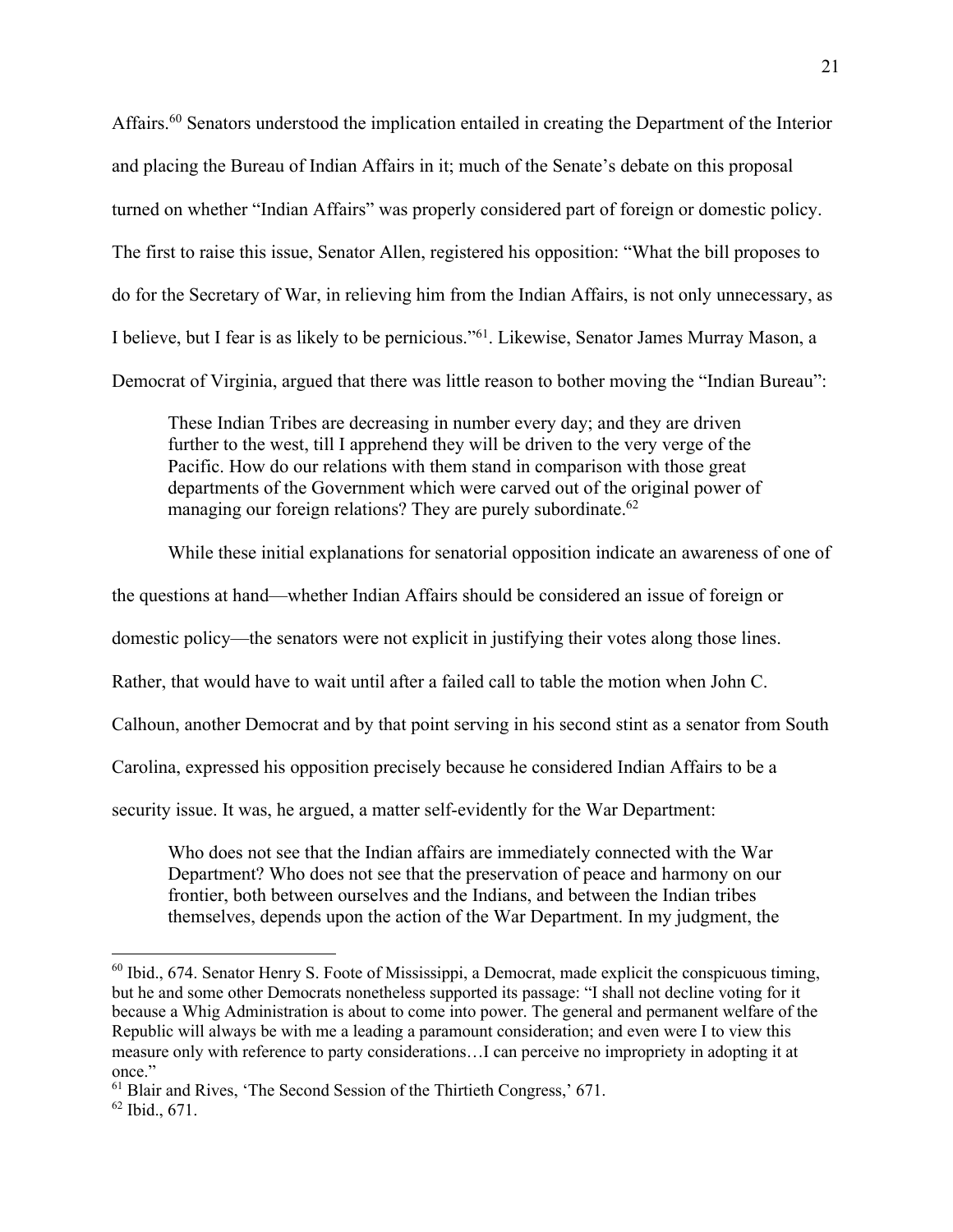Indian affairs are so intimately connected with the War Department that they cannot be separated without producing mischievous consequences.<sup>63</sup>

After a brief break in the debate to consider other pending matters, Democratic Senator Robert M.T. Hunter of Virginia echoed Calhoun's sentiments. For Hunter, Indian Affairs "very properly belongs [to the War Department], inasmuch as they involve matters of war and peace with the Indian tribes," and as Allen had noted earlier in the debate (before it explicitly turned to Indian Affairs), "The Government has got along in peace and war with our present departments. They have got along most triumphantly".<sup>64</sup> Why change something that was working well enough?

In arguing for BIA's placement in Interior, on the other hand, Senator Henry S. Foote of Mississippi made the opposite argument.

The honorable Senator from South Carolina has discovered great incongruity in this bill: he contends that there is neither similarity nor affinity between our Indian policy—our policy in connection with the public lands, and the Patent Office arrangements. Why, sir, is not the honorable Senator in error? Do not all these several matters relate to the *domestic* policy of the Republic, as distinguished from its *exterior* concerns? What two things can be mentioned more closely connected than our Indian policy and the policy of the public lands?"65

Nor was Foote, another Democrat, the only one to make this argument. After several failed

attempts to amend the bill, for example, Whig Senator Daniel Webster of Massachusetts asked,

"Do not the duties of the Indian bureau as much affect our internal affairs now as they will when

this bill is passed?"66 Davis, speaking immediately after Webster, pressed opponents on this

same point:

 $63$  Ibid., 43. Note that page 43 here represents a section break of sorts that appears between pages 673 and 674. My narrative still relays this in chronological order—Calhoun's argument appears shortly after Mason's.

<sup>&</sup>lt;sup>64</sup> Blair and Rives, 'The Second Session of the Thirtieth Congress,' 674, 670.

<sup>&</sup>lt;sup>65</sup> Blair and Rives, 'The Second Session of the Thirtieth Congress,' 674. Emphasis in original.

<sup>66</sup> Ibid., 677.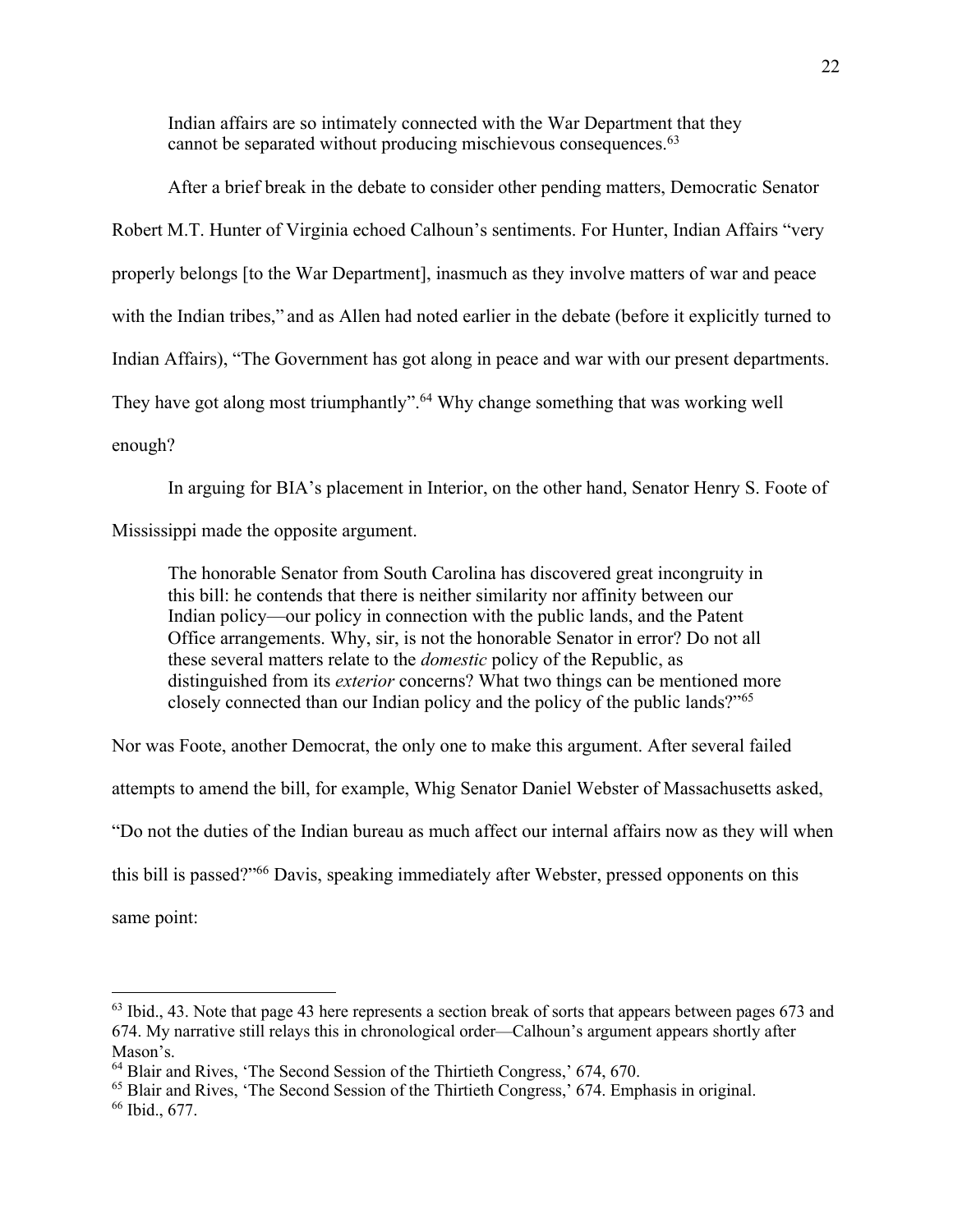Under what other head than domestic relations will he [Mason] place the district courts, the transmission of the mails, the collection of revenue, the intercourse with Indian tribes, the disposal of the public lands, the protection of frontier inhabitants, and the many other duties of the General Government to the people of the United States?67

Indeed, Davis continued to elaborate on his argument that U.S. relations with Native

nations had once been a matter of foreign policy but were no longer appropriately labeled as such

#### because:

When our intercourse with the Indian tribes was held under the protection of troops, and wars and rumors of wars came annually with the coming of grass, it was proper to place Indian relations under the War Department. Happily for them, honorably for us, the case has greatly changed, and is, I hope, before a distant day, to assume a character consonant with the relations of guardian and ward, which have been claimed by us as those existing between our Government and the Indian tribes. After having been partially civilized and prepared for agricultural life, tribes have been removed to the western frontier. It is now equally a duty to them and ourselves that we should, as far as we can, prevent them from lapsing again into barbarism. …War being the exception, peace the ordinary condition, the policy should be for the latter, not the former condition.<sup>68</sup>

While several other senators spoke after Davis, much of the remainder of the debate focused on

procedural issues. Proposed amendments to the bill that would have produced significant delays

in the final bill's passage ultimately failed, and the legislation passed in a 31-25 vote.<sup>69</sup>

One of Polk's last acts in office was to sign the bill into law, and while the BIA itself would remain much the same albeit with an expanded staff, this was a significant moment in the gradual movement toward treating Indian Affairs as a domestic issue. <sup>70</sup> To describe this as an act of desecuritization does not wholly comport with the Copenhagen School's portrayal of such processes; this was primarily a debate among elites, and it was not so much success in public

 $67$  Ibid.

<sup>68</sup> Ibid., 678.

<sup>69</sup> Blair and Rives, 'The Second Session of the Thirtieth Congress,' 680.

<sup>70</sup> Paul Stuart, 'Administrative Reform in Indian Affairs,' *Western Historical Quarterly* 16, no. 2 (1985): 133-146.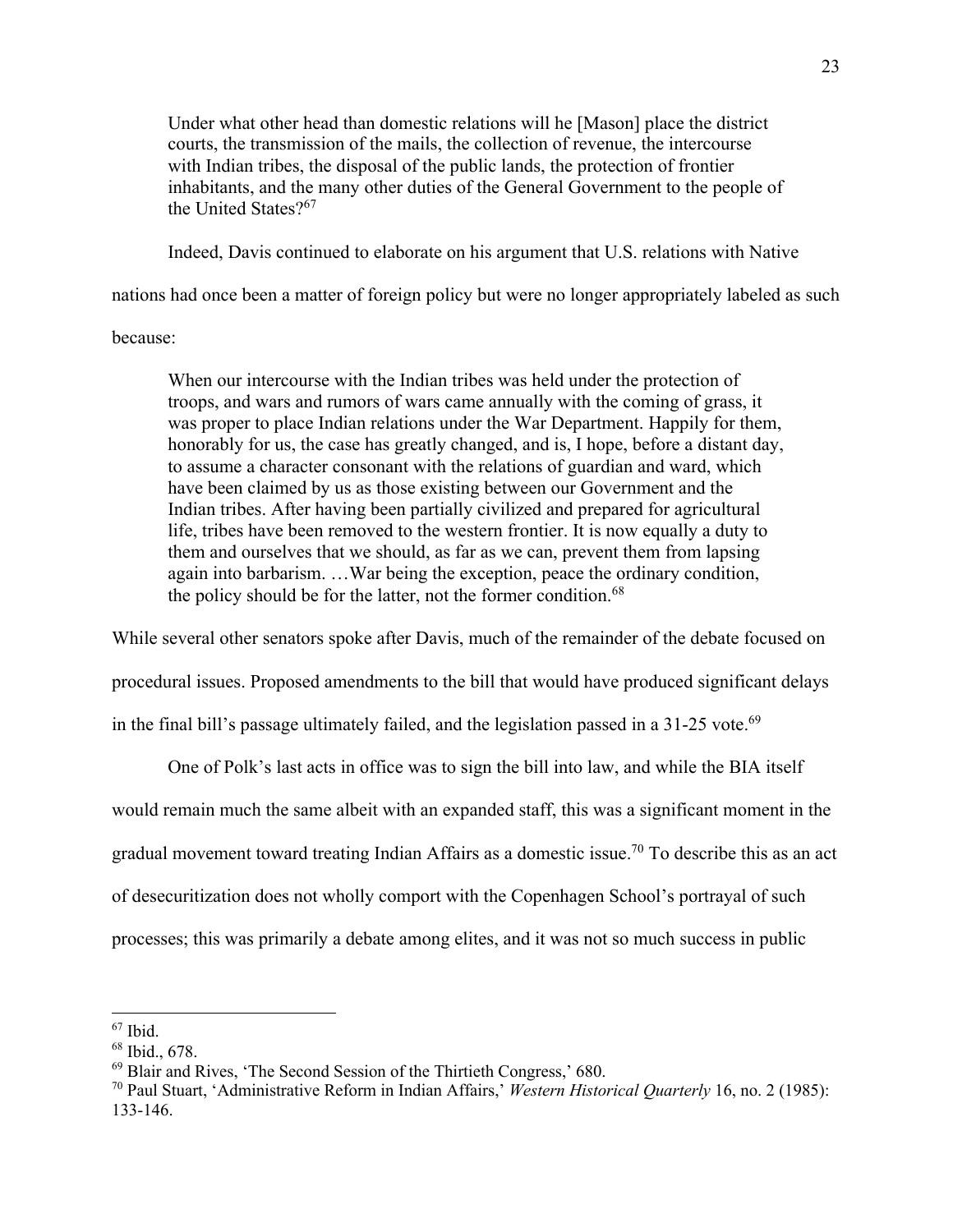persuasion that enabled this legalistic act as it was simply the possession of sufficient will among those with the legal authority to effectuate such a change.

In moving the BIA from the Department of War to the Department of the Interior, U.S. policy-makers firmly established their expectations as to the future character of U.S. relations with Native nations. Even as the Constitution would *de jure* require the federal government to respect previously established treaties and its government-to-government relationship with tribes, moving the BIA into Interior would legally entrench the practice of relating with Native nations as a domestic issue similar in kind to the responsibilities of Interior's other founding offices—the General Land Office, the Patent Office, and the military pension offices. Whether or not individual Congressmen earnestly sought to change or maintain the status of Indian Affairs as it was then practiced—that is, whether this bureaucratic maneuver was ultimately about partisan politics, sectional differences, or sincere disagreements on the nature of Indian Affairs—this vote ultimately had the practical effect of serving as an inflection point in a long-running process of desecuritization.

In its relations with Native nations, however, the United States did not immediately cease using military force. For decades after 1849, there were still militarized disputes between the United States and Native nations as it continued to consolidate its hold on what is now the contiguous United States. Nonetheless, a critical mass of policy-makers had apparently come to see Native nations as no longer representing an existential threat to the United States and its realization of expansion across the continent. Many by that point assumed that "the time when Indians posed a threat to the viability of the republic had passed".<sup>71</sup> There was still occasional debate in Congress—some of it stoked by military officers eager to bring the BIA back into their

<sup>71</sup> Rockwell, *Indian Affairs and the Administrative State in the Nineteenth Century*, 247.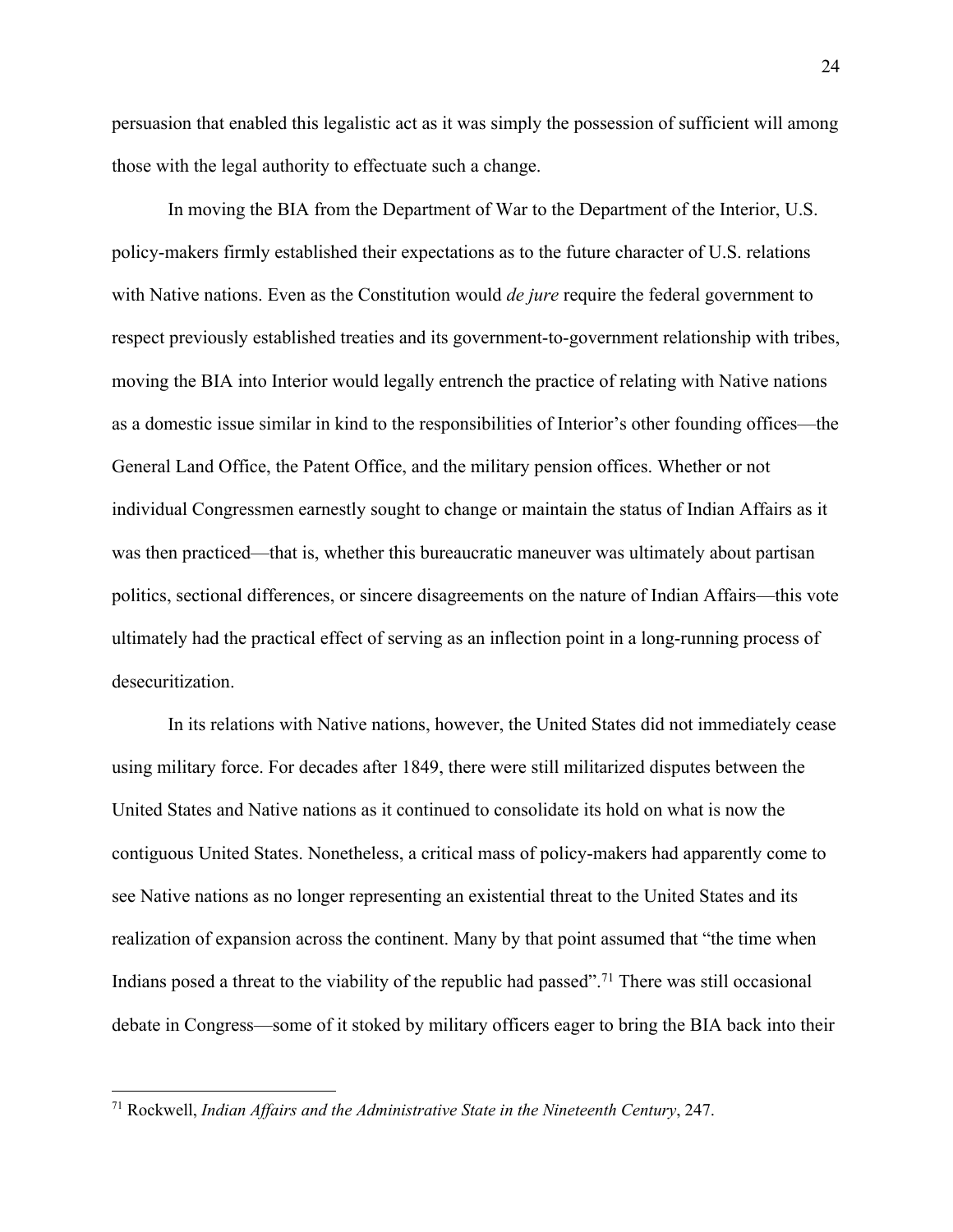remit—as to whether Indian Affairs should be returned to the Department of War.<sup>72</sup> Nonetheless, the BIA would stay in Interior, and the United States would spend much of the following century further desecuritizing this issue area to bring these once-foreign Native nations more fully into the domestic order. 73

After the creation of the Department of the Interior, the continued push to "civilize" Native nations—that is, to make possible their assimilation into the American domestic order would come to focus in part on education. The often forcible enrollment of Native American children in federal boarding schools, which began early in the nineteenth century but broadened significantly after 1849, offers perhaps the clearest example of the practices of domination on which an increasingly "domestic" relationship was predicated.<sup>74</sup> Tens of thousands of Native American students were enrolled in BIA-affiliated boarding schools in which the curriculum

<sup>&</sup>lt;sup>72</sup> Jeffrey Ostler, 'Conquest and the State: Why the United States Employed Massive Military Force to Suppress the Lakota Ghost Dance,' *Pacific Historical Review* 65, no. 2 (1996): 217–248; Bryan Newland, 'Federal Indian Boarding School Initiative Investigate Report' (Washington, DC: United States Department of the Interior, May 2022), 28, https://www.bia.gov/sites/default/files/dup/inlinefiles/bsi\_investigative\_report\_may\_2022\_508.pdf.

<sup>&</sup>lt;sup>73</sup> Indeed, even some states started to treat relations with Native nations as a law enforcement issue rather than as a national security issue to be handled with state militias or federal assistance. See, e.g., Graybill on the creation of the Texas Rangers. Andrew R. Graybill, *Policing the Great Plains: Rangers, Mountains, and the North American Frontier, 1875-1910* (Lincoln, NE: University of Nebraska Press, 2007), 12-16.

 $74$  A recent Department of the Interior report found that the federal government began funding its first "Indian boarding school" in 1819, but the vast majority of these institutions were created in the latter half of the nineteenth century (and into the twentieth century). The report defines a "Federal Indian boarding school" as an institution that "(1) provided on-site housing or overnight lodging; (2) was described in records as providing formal academic or vocational training and instruction; (3) was described in records as receiving Federal Government funds or other support; and (4) was operational before 1969." In "approximately 50 percent" of these institutions, which includes 408 institutions across what is now the United States, including Alaska and Hawaii, the federal government partnered with religious (typically Christian missionary) organizations that provided at least part of the funding, infrastructure, or personnel. Newland, 'Federal Indian Boarding School Initiative Investigate Report,' 6-7. Although the report does not provide summary statistics as to how frequently these boarding schools were opened across time, Appendix B lists the start date of student enrollment in these institutions, and a review of those figures indicates that the majority of institutions opened after 1849 and that these openings clustered to an extent around major shifts in Indian Affairs policy (with many opening in the 1850s and in subsequent periods of legislative change such those associated with the Dawes Act of 1887 and the Indian Reorganization Act of 1934).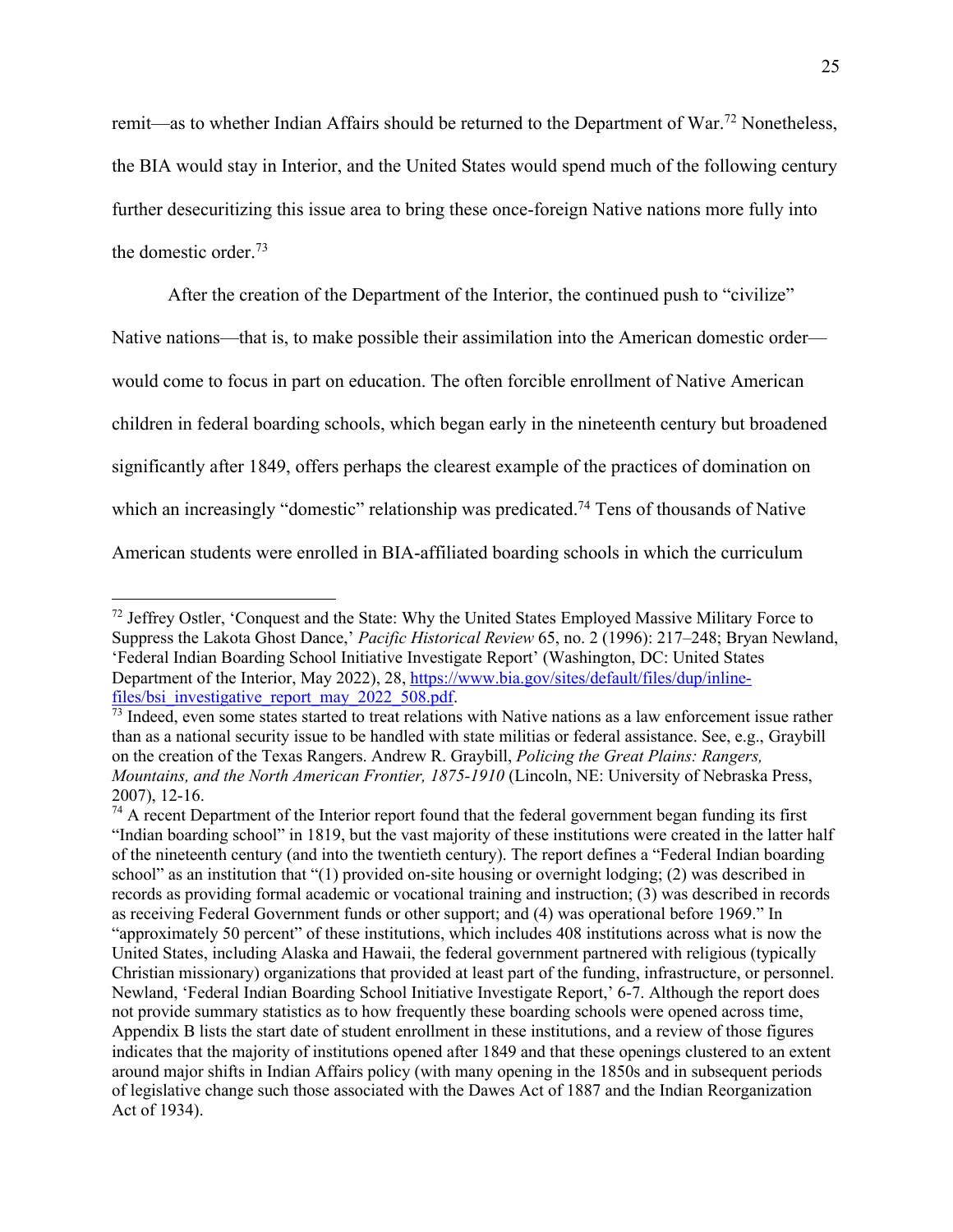typically focused on instilling American cultural norms while providing only a rudimentary education.<sup>75</sup> Ultimately, "These institutions would do nothing to alter the Indians' marginal economic existence or to equip tribesmen with skills that might enable them to challenge the political power of their non-Indian neighbors."76

President Ulysses S. Grant's "Peace Policy," a related initiative undertaken after the BIA became part of the Department of the Interior, relied largely on Christian missionaries to try to make Native peoples more "civilized" to prepare them for assimilation into the American body politic.<sup>77</sup> Grant justified this policy, moreover, with reference to the purported inability of Native nations to remain free-standing, sovereign nations. As he noted in discussing Indian Affairs in his first annual message to Congress, "I have attempted a new policy toward these wards of the nation (they can not be regarded in any other light than as wards), with fair results so far as tried, and which I hope will be attended ultimately with great success."78

Later policies oriented toward the assimilation of Native nations would likewise be justified with reference to the domestic nature of the relationship but would target communal land ownership. President Grover Cleveland described in his first inaugural address the sentiment that, "The Indians within our boundaries shall be fairly and honestly treated as wards of the Government and their education and civilization promoted with a view to their ultimate

<sup>&</sup>lt;sup>75</sup> "The Federal Indian boarding school system deployed systematic militarized and identity-alteration methodologies to attempt to assimilate American Indian, Alaska Native, and Native Hawaiian children through education, including but not limited to the following: (1) renaming Indian children from Indian to English names; (2) cutting hair of Indian children; (3) discouraging or preventing the use of American Indian, Alaska Native, and Native Hawaiian languages, religions, and cultural practices; and (4) organizing Indian and Native Hawaiian children into units to perform military drills." Newland, 'Federal Indian Boarding School Initiative Investigate Report,' 7.

<sup>76</sup> Frederick E. Hoxie, *A Final Promise: The Campaign to Assimilate the Indians, 1880-1920* (Lincoln, NE: University of Nebraska Press, 1984), 209.

<sup>77</sup> Benjamin D. Hopkins, *Ruling the Savage Periphery: Frontier Governance and the Making of the Modern State* (Cambridge, MA: Harvard University Press, 2020), 119.

<sup>78</sup> Ulysses Grant, 'First Annual Message,' *First Annual Message* (blog), December 6, 1869, https://millercenter.org/the-presidency/presidential-speeches/december-6-1869-first-annual-message.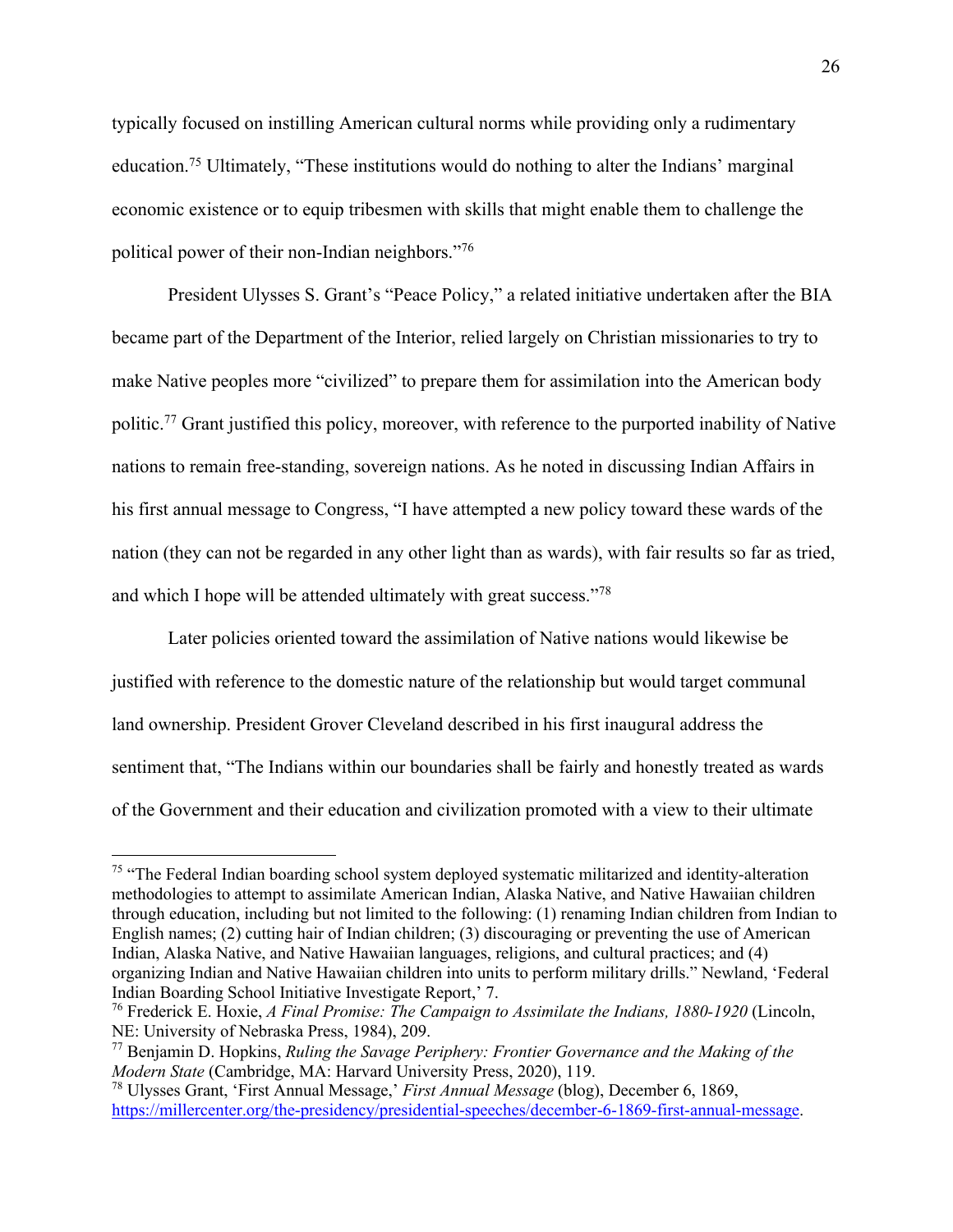citizenship."79 Cleveland would later sign the Dawes Act, which sought to break apart reservations and trust lands and which was justified as an effort to make individual tribe members more individualistic capitalists befitting their status as part of an American domestic sphere.<sup>80</sup> In short, the BIA's placement in the Department of the Interior helped to entrench "Indian Affairs" in the domestic sphere and facilitated the continuous reinscription of this hierarchical relationship.

In 1924, perhaps the apotheosis of this desecuritizing process came when the Indian Citizenship Act granted U.S. citizenship to "all non citizen Indians born within the territorial limits of the United States". Peoples with whom relations had once been conducted through the Department of War could now more readily enlist to serve that department (and the later Department of Defense). Notably, the Indian Citizenship Act had supporters and detractors among tribes. While the U.S. government did not conduct serious consultation with tribes on this or earlier reforms, there was much intra-tribal debate: "Was citizenship a force of political empowerment or a tool of disempowerment?"<sup>81</sup> That there was disagreement within tribes underscores the moral ambiguity of (de)securitization. The United States had enacted practices of domination in its relations with Native nations in its early, more securitized relations, and these practices changed in form—but less so in content—as these relations were slowly desecuritized. Even as the administration in Indian Affairs shifted from a reliance on instruments

<sup>79</sup> Grover Cleveland, 'First Inaugural Address,' March 4, 1885, https://avalon.law.yale.edu/19th\_century/cleve1.asp.

<sup>&</sup>lt;sup>80</sup> As Cleveland's Commissioner of Indian Affairs, J.D.C. Atkins, described it, the goal of the policy was to turn "idleness, improvidence, ignorance and superstition...into industry, thrift, intelligence and Christianity". Andrew Glass, 'Cleveland Signs Dawes Severalty Act, February 8, 1887,' *Politico*, February 8, 2011, https://www.politico.com/story/2011/02/cleveland-signs-dawes-severalty-act-feb-8- 1887-049008.

<sup>&</sup>lt;sup>81</sup> Philip J. Deloria, 'American Master Narratives and the Problem of Indian Citizenship in the Gilded Age and Progressive Era,' *The Journal of the Gilded Age and Progressive Era* 14, no. 1 (2015): 3–12, 5.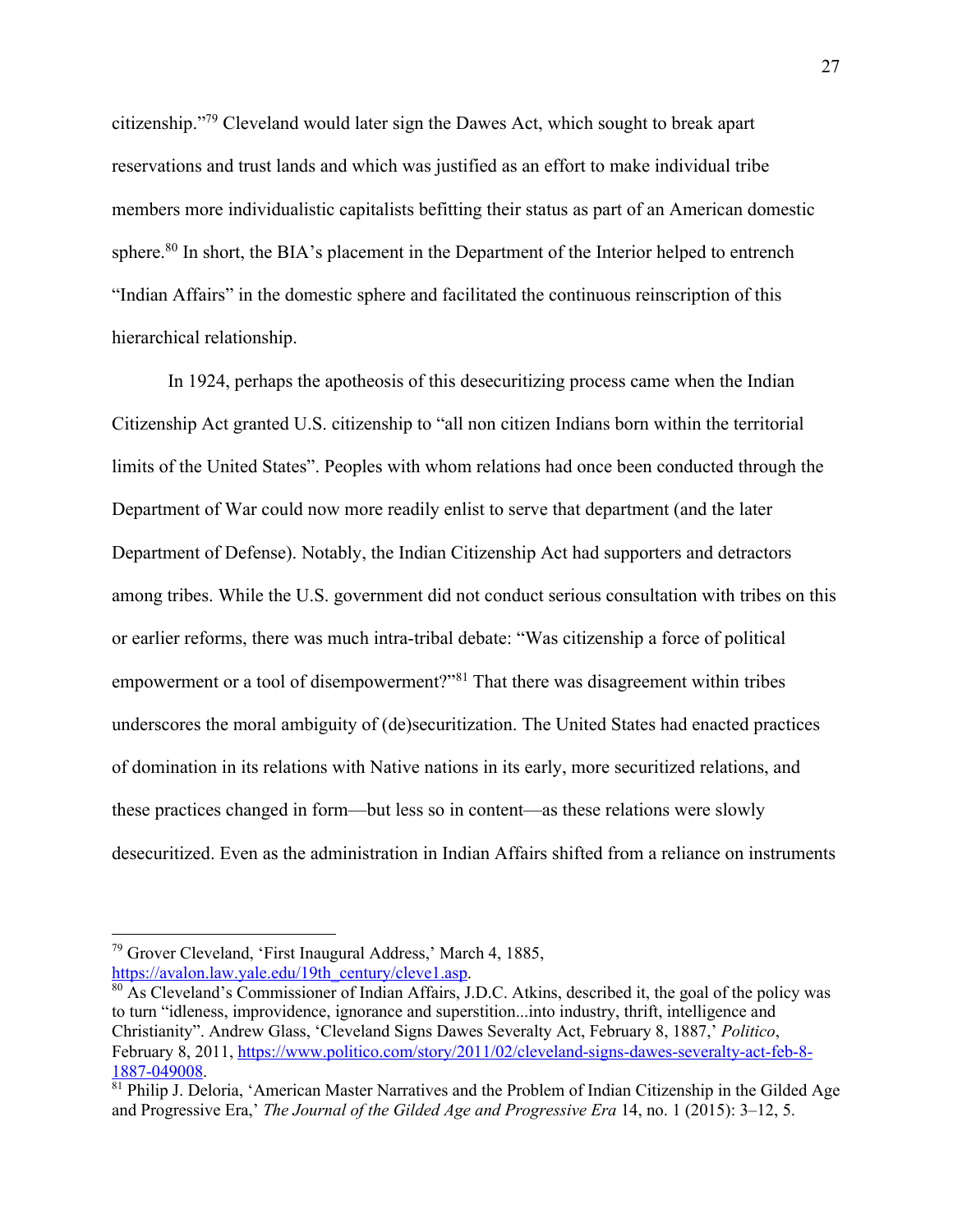of foreign policy—war and diplomacy—to instruments of domestic policy such as law enforcement and assimilationist schooling, the underlying aim to institutionalize power relations remained much the same.

### **IV. Discussion**

I have argued that the debate over whether to move the Bureau of Indian Affairs from the Department of War to the Department of the Interior constituted a desecuritizing move in a broader process of desecuritization. "Politics," however, "is about providing stability to social relations," and if we take the relational character of securitization seriously, we might see this desecuritization as an ongoing process.<sup>82</sup> If "sovereignty may exist within sovereignty," albeit "in terrific tension," the federal government must continually seek to reproduce the status of Indian Affairs as a domestic issue.<sup>83</sup> Indeed, from the state's perspective, this is all the more necessary in the face of Native activism and legal decisions that question or undermine the legitimacy of the subordination of tribes to the federal government. It should thus not be surprising that some challenge laws that treat members of federally recognized tribes as members of distinct political communities with related rights (as opposed to members of a racial or ethnic group). <sup>84</sup> Similarly, the U.S. Supreme Court was subject to political attacks after the 2020 *McGirt v. Oklahoma* decision that upheld Creek Nation claims to a large portion of Oklahoma that Congress had previously reserved to them.<sup>85</sup> Likewise, the 2021 nomination and the narrow,

<sup>&</sup>lt;sup>82</sup> Hansen, 'Reconstructing Desecuritisation,' 528; Jackson and Nexon, 'Relations before States'.

<sup>83</sup> Audra Simpson, *Mohawk Interruptus: Political Life Across the Borders of Settler States* (Durham, NC: Duke University Press, 2014), 10.

<sup>&</sup>lt;sup>84</sup> Tracy Rector, 'Why Conservatives Are Attacking a Law Meant to Protect Native American Families,' *The Washington Post*, November 21, 2018, https://www.washingtonpost.com/outlook/2018/11/21/whyconservatives-are-attacking-law-meant-protect-native-american-families/.

<sup>&</sup>lt;sup>85</sup> Senator Ted Cruz of Texas, for example, responded to the decision on Twitter by claiming that, "Neil Gorsuch & the four liberal Justices just gave away half of Oklahoma, literally. Manhattan is next." Jack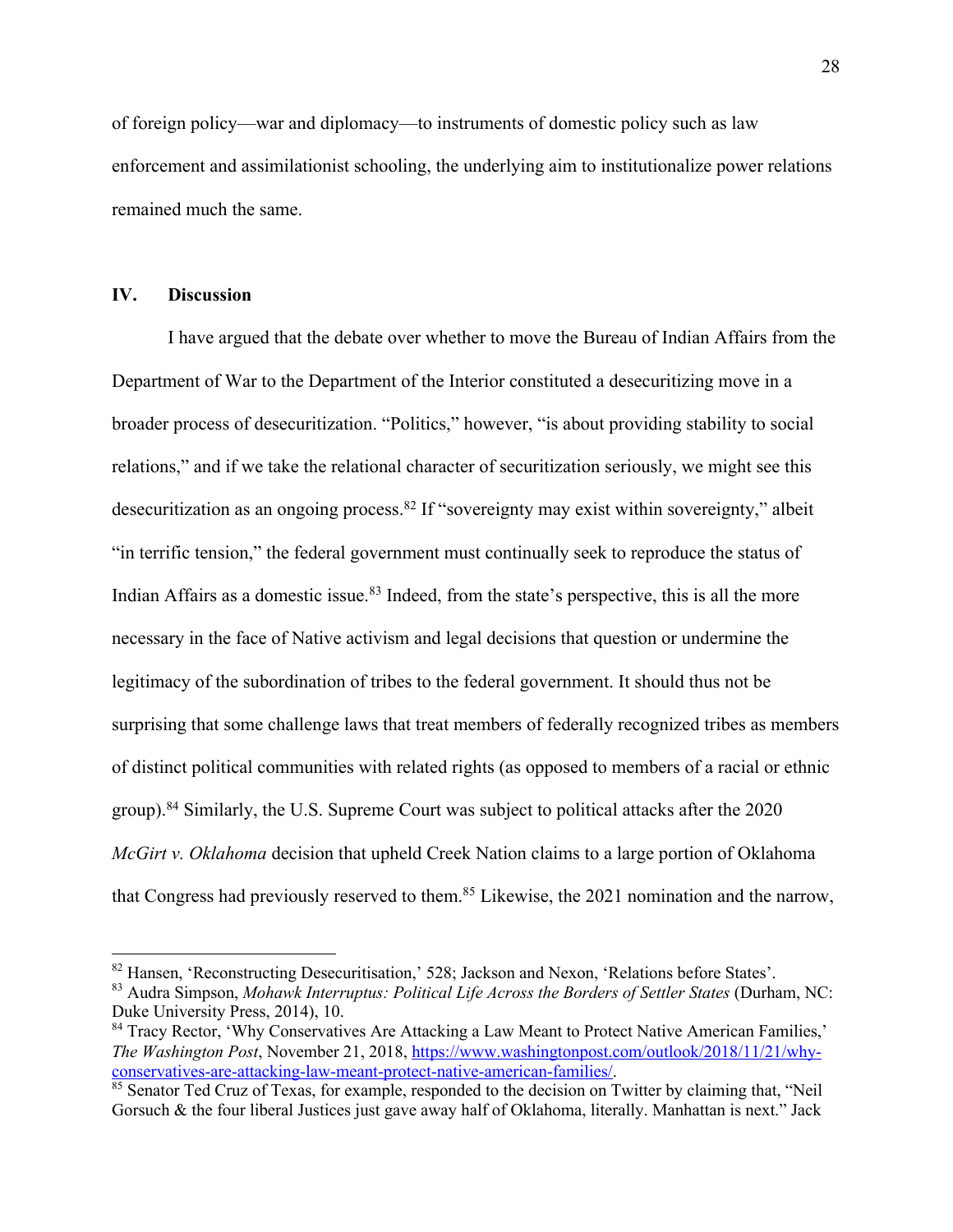contested confirmation of Representative Deb Haaland to be Secretary of the Interior underscores the backlash that Native activists and their allies may face in seeking to change the status quo. 86

As any given process of (de)securitization will entail active work to maintain the issue's (de)securitized status, I am hesitant to say that any such process is ever truly successful. $87$ Nonetheless, the efforts at desecuritization that I discuss have produced relatively durable stabilities in U.S. relations with Native nations. In defining success, securitization has received more attention than desecuritization. Citing Buzan, Wæver, and de Wilde, for example, Taureck notes that, "a successful securitization consists of three steps. These are: (1) identification of existential threats; (2) emergency action; and (3) effects on inter-unit relations by breaking free of rules".88 Floyd offers a similarly tripartite standard:

I suggest that securitization is 'successful' only when (1) the identification of a threat that justifies a response (securitizing move) is followed by (2) a change of behaviour (action) by a relevant agent (that is, the securitizing actor or someone instructed by the same), and also (3) the action taken is justified by the securitizing actor with reference to the threat they identified and declared in the securitizing move.<sup>89</sup>

By those standards, policy-makers certainly seem to have been successful in

keeping Indian Affairs mostly desecuritized for a long period of time, and the 1849

decision does look to have been an important inflection point in that process. While the

Healy, 'For Oklahoma Tribe, Vindication at Long Last,' *The New York Times*, July 11, 2020, https://www.nytimes.com/2020/07/11/us/muscogee-creek-nation-oklahoma.html.

<sup>86</sup> Aliyah Chavez, 'Madam Secretary,' *Indian Country Today*, March 15, 2021, https://indiancountrytoday.com/news/madam-secretary-deb-haaland.

 $87$  To draw an analogy to work in Comparative Politics, I would be similarly reticent to describe any given democracy as "consolidated". Thomas Carothers, 'The End of the Transition Paradigm,' *Journal of Democracy* 13, no. 1 (2002): 5-21.

<sup>88</sup> Buzan, Wæver, and de Wilde, *Security*, 6; Rita Taureck, 'Securitization Theory and Securitization Studies,' *Journal of International Relations and Development* 9, no. 1 (2006): 53–61, 55.

<sup>89</sup> Rita Floyd, 'Extraordinary or Ordinary Emergency Measures: What, and Who, Defines the 'Success' of Securitization?,' *Cambridge Review of International Affairs* 29, no. 2 (2016): 677–94, 679.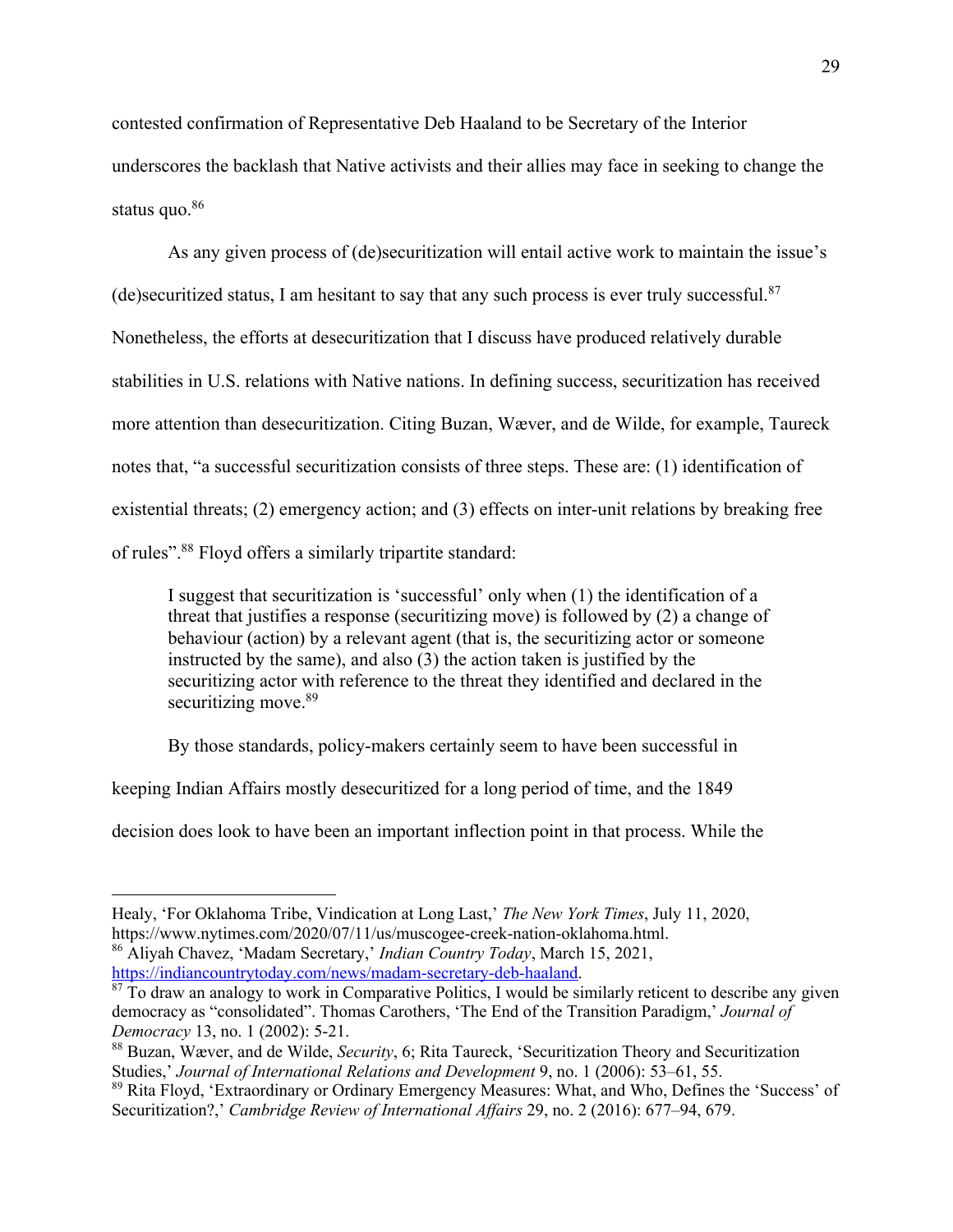shapers of the Constitution and Supreme Court justices had already provided the legal framework necessary to think of Indian Affairs as "domestic" policy, the ensconcement of the Bureau of Indian Affairs in the Department of the Interior brought the federal bureaucracy in line with this framework and sent a very public message about how the government would relate to Native nations going forward. The extent to which this domestic relationship is now normal is only made more visible by occasional ruptures in this otherwise relatively stable state—for example, by the seizure of the Bureau of Indian Affairs building by American Indian Movement activists in 1972 or the more recent Keystone XL Pipeline and Standing Rock protests. <sup>90</sup> This does not foreclose fuller realizations of Indigenous sovereignties, but it does present activists with difficult choices.91

#### **V. Conclusion**

I began this paper by asking whether securitization is as normatively undesirable as many who have written on the topic would have it. On the contrary, I have argued that we ought not to attach any inherent moral valence to (de)securitization. Rather than bringing normative denunciation to all securitizing processes, we should bring skepticism to any (de)securitizing process. I have focused primarily on desecuritization, which I have argued will often be involved in the process of incorporating a "foreign" population into one's "domestic" order. As is clear from the long, coercive process by which the U.S. government turned Native nations into its "wards," both securitization and desecuritization can involve practices of domination, and if the

<sup>90</sup> David Treuer, *The Heartbeat of Wounded Knee* (New York, NY: Riverhead Books, 2019).

 $91$  Matthew Wildcat and Justin de Leon, 'Creative Sovereignty: The In-Between Space: Indigenous Sovereignties in Creative and Comparative Perspective,' *Borderlands* 19, no. 2 (2020): 1–28.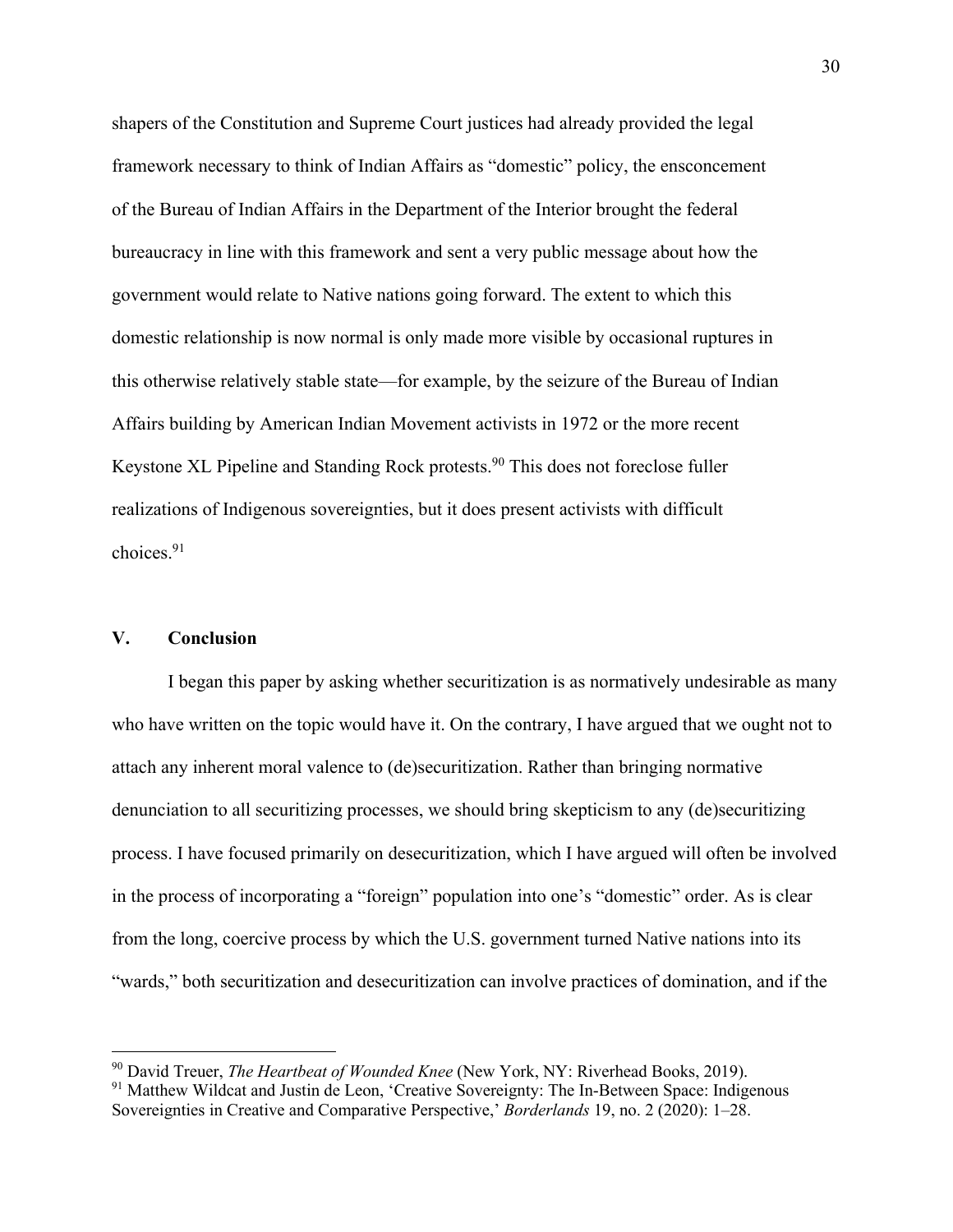(in)justice of such practices is of central concern in the study of (de)securitization, scholars ought to bring their typical skepticism of securitization to desecuritization as well. That is, the study of (de)securitizating processes provides a framework for the chastening of all such processes. Moreover, these processes may entail slow, steady shifts in policy largely removed from public debate, and they may involve seemingly banal forms of bureaucratic politics to which ST has not always been attentive. That agents of the United States perpetrated acts of genocide against Native individuals both before and well after the 1849 debate on the Department of the Interior should give us pause when considering securitization theory's typical preference for desecuritization.

This does not mean that we need to rid the field of (de)securitization studies. Rather, we ought to retain the concept of (de)securitization as a useful analytic construct—as "a theoretical tool of analysis"—that draws our attention to a ubiquitous phenomenon.<sup>92</sup> This phenomenon, however, can have varying effects that we need not imbue with any inherent moral valence *ex ante*. So long as political communities exist, we can expect there to be debate over what constitutes a threat to their security, and academics can draw on securitization theory to chasten public discourse that is not sensitive to the "equally political" nature of both securitizating and desecuritizing moves.<sup>93</sup> We need not "impose moral certitude where there often is none," but we

<sup>&</sup>lt;sup>92</sup> Taureck, 'Securitization Theory and Securitization Studies,' 55.

 $93$  Hansen, 'Reconstructing Desecuritisation,' 531. Van Rythoven for example, explores contemporary politics in Canada in which racialized justifications for securitizing Indigenous protest movements have become less publicly tenable. Nonetheless, he argues, state coercion remains central to that settler colonial relationship even as politicians "distance" themselves from overtly racialized constructions thereof: "strategies of distancing create opportunities for actors to feign the appearance of racial sensitivity while at the same time enabling, or at least tolerating, racialized constructions of threats through less visible avenues." Eric Van Rythoven, 'A Feeling of Unease: Distance, Emotion, and Securitizing Indigenous Protest in Canada,' *International Political Sociology* 15, no. 2 (2021): 251–71, 266. In writing about the politics of Indigenous "recognition" in Canada, Coulthard is similarly interested in the ways this allows politicians to make coercion less visible. Coulthard, *Red Skin, White Masks*.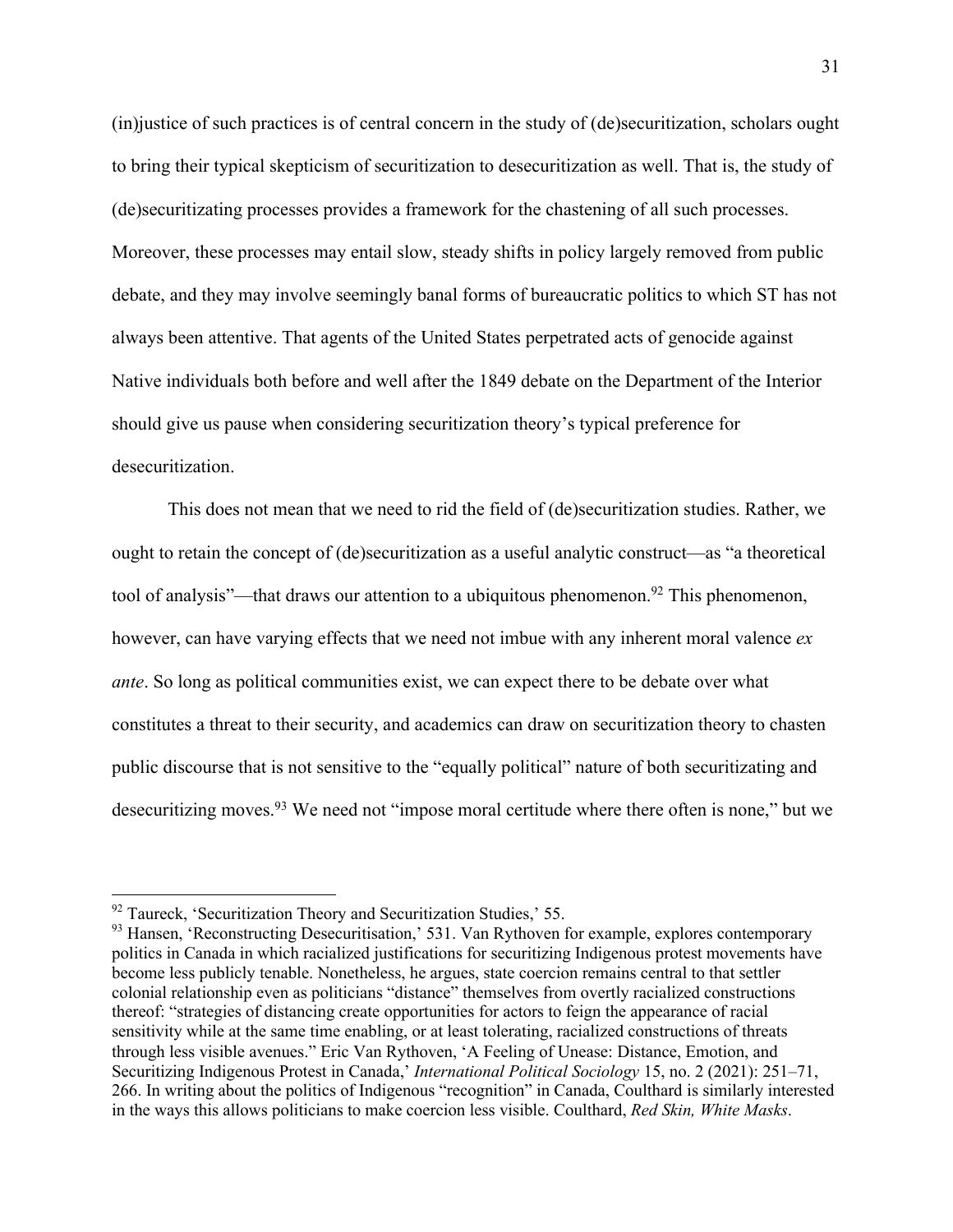can use the theoretical tools available to us to inform public debate when states seek to use the rhetoric of "security" to enact genocidal or otherwise troubling policies.<sup>94</sup>

Finally, there is more work to be done on the relationship between (de)securitization and settler colonialism. While I have used settler colonial processes in the United States to argue that desecuritization can involve practices of domination in the same way that securitization can, this is certainly not the only context in which a government has used coercion to make a once-foreign population part of its domestic sphere. Indeed, others have made similar arguments to the effect that European colonization in the Americas and elsewhere relied on a process of this sort to incorporate the Indigenous "Other" into the domestic sphere.<sup>95</sup> "Perhaps better than any other measure, the perfection of an advanced colonial system of domination is signaled by its capacity to (re)make its Others in ways consistent with its own logics rather than theirs."96 Such processes have occurred in many other times and places, including the Russian expansion into Central Asia—a long series of events shaped by "prejudices, paranoia and anxieties about prestige" among Tsarist Russia's elites.<sup>97</sup> Imperial and modern Chinese governments have treated "the Uyghurs and other local Turkic people as fundamentally different from and inferior to the dominant Han population and, thus, incapable of either becoming equals to the Han or of even knowing how best to care for themselves".<sup>98</sup> On the other hand, Indigenous peoples have made

<sup>&</sup>lt;sup>94</sup> Van Rythoven, 'The Securitization Dilemma,' 488; Adrian Gallagher, 'To Name and Shame or Not, and If So, How? A Pragmatic Analysis of Naming and Shaming the Chinese Government over Mass Atrocity Crimes against the Uyghurs and Other Muslim Minorities in Xinjiang,' *Journal of Global Security Studies* 6, no. 4 (2021): 1-16.

<sup>95</sup> Tzvetan Todorov, *The Conquest of America: The Question of the Other* (Norman, OK: University of Oklahoma Press, 1999 [1982]); Mark Pearcey, *The Exclusions of Civilization: Indigenous Peoples in the Story of International Society* (New York, NY: Palgrave Macmillan, 2016).

<sup>96</sup> Beier, *International Relations in Uncommon Places*, 80.

<sup>97</sup> Alexander Morrison, *The Russian Conquest of Central Asia: A Study of Imperial Expansion, 1814-1914* (Cambridge, UK: Cambridge University Press, 2020), 50.

<sup>98</sup> Sean R. Roberts, *The War on the Uyghurs* (Princeton, NJ: Princeton University Press, 2020), 24.